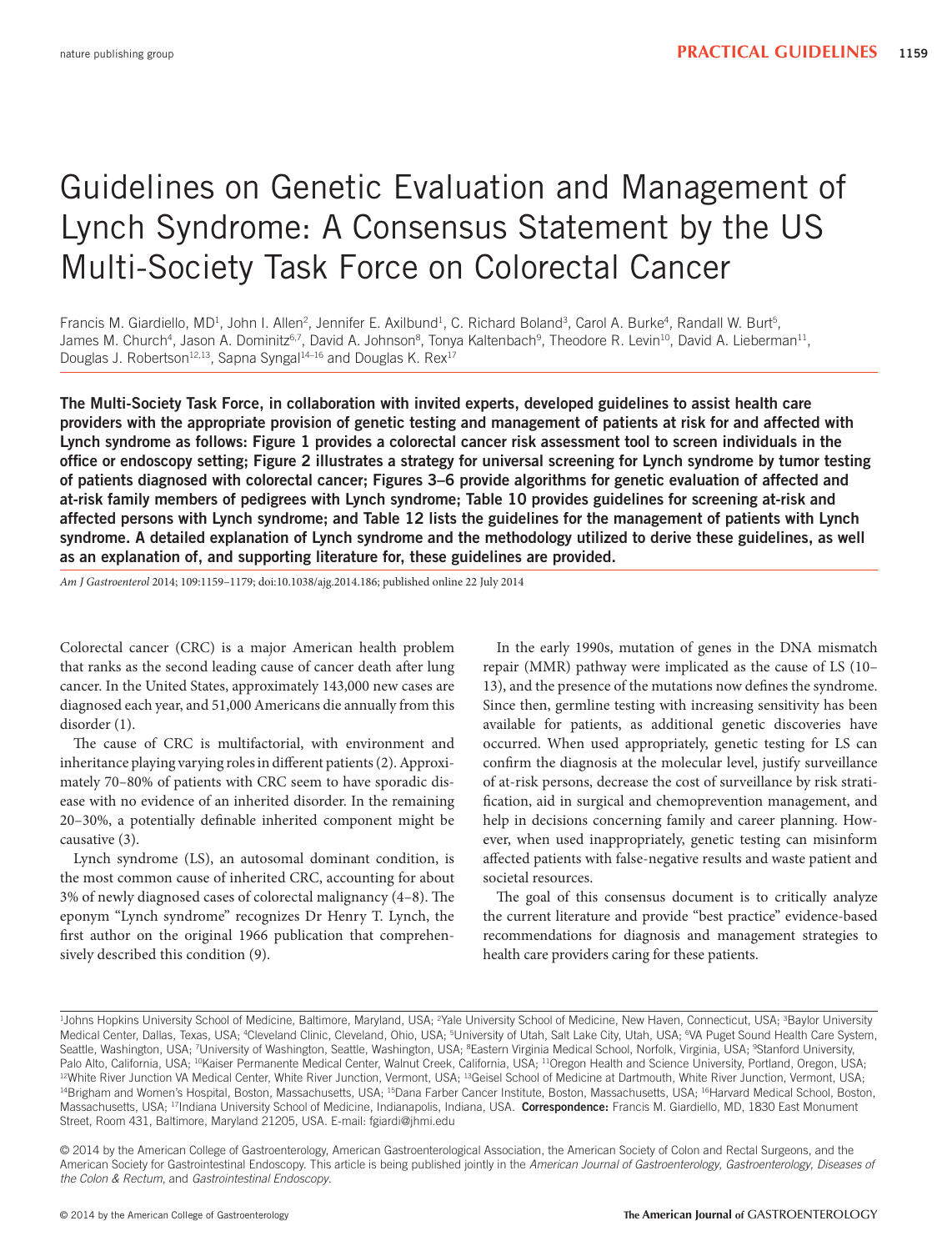| Level of evidence | <b>Description</b>                                                                                                                                                                                           |
|-------------------|--------------------------------------------------------------------------------------------------------------------------------------------------------------------------------------------------------------|
|                   | Evidence obtained from at least 1 well-designed and<br>well-controlled randomized controlled trial that has<br>either:<br>(a) Cancer end point with mortality or incidence, or<br>(b) Intermediate end point |
| $\mathsf{II}$     | Evidence obtained from well-designed and well-con-<br>ducted nonrandomized controlled trials that have:<br>(a) Cancer end point<br>(b) Intermediate end point                                                |
| Ш                 | Evidence obtained from well-designed and well-con-<br>ducted cohort or case-control studies with:<br>(a) Cancer end point<br>(b) Intermediate end point                                                      |
| IV                | Evidence from descriptive studies with:<br>(a) Cancer end point<br>(b) Intermediate end point                                                                                                                |
| $\vee$            | Conclusions from authorities based on clinical experi-<br>ence, descriptive studies and/or expert committees                                                                                                 |

#### Table 1. Levels of evidence by national cancer institute levels of **evidence for cancer genetic studies**

# METHODOLOGY

### **Literature review**

 A systematic computer-aided search of MEDLINE from 2005 to 2012 was performed focusing on LS, hereditary nonpolyposis colorectal cancer (HNPCC), and associated reports of genetic testing. The search identified all literature under the medical subject headings and text words, "hereditary nonpolyposis colorectal cancer," "HNPCC," "Lynch syndrome," "Muir Torre syndrome," "Turcot syndrome," and "gene/genetic testing." In addition, a search was conducted using references from all retrieved reports, review articles, and textbook chapters. Publications were retrieved, and the authors synthesized and assessed the quality of the available data with respect to topicality and timeliness. Differences among reviewers concerning inclusions were resolved by consensus. Editorials and letters to the editors were excluded from this review.

### **Levels of evidence**

A variety of different types of publications were reviewed, including randomized controlled trials, retrospective and prospective observational cohorts, and population-based and case-control studies. The strength of the evidence from these sources was rated according to the National Cancer Institute levels of evidence for cancer genetic studies (Table 1) (14).

 In addition, a well-accepted rating of evidence, Grades of Recommendation, Assessment, Development, and Evaluation (GRADE), which relies on expert consensus about whether new research is likely to change the confidence level (CL) of the recommendation was also utilized for evaluation of LS interventions (Table 2) (15).

# **Process**

The Multi-Society Task Force is composed of gastroenterology specialists with a special interest in CRC, representing the follow-

| Table 2. Rating of evidence by grades of recommendation, |
|----------------------------------------------------------|
| assessment, development, and evaluation methodology      |

| <b>Rating of evidence</b> | Impact of potential future research                                                                                          |
|---------------------------|------------------------------------------------------------------------------------------------------------------------------|
| A. High quality           | Very unlikely to change confidence in the estimate<br>of effect                                                              |
| B. Moderate quality       | Likely to have an important impact on confidence<br>and might change estimate of effect                                      |
| C. Low quality            | Very likely to have an important impact on con-<br>fidence in the estimate of effect and is likely to<br>change the estimate |
| D. Very low quality       | Any estimate of effect is very uncertain                                                                                     |

ing major gastroenterology professional organizations: American College of Gastroenterology, American Gastroenterological Association Institute, and the American Society for Gastrointestinal Endoscopy. Also, experts on LS from academia and private practice were invited authors of this guideline. Representatives of the Collaborative Group of the Americas on Inherited Colorectal Cancer and the American Society of Colon and Rectal Surgeons also reviewed this manuscript. In addition to the Task Force and invited experts, the practice committees and Governing Boards of the American Gastroenterological Association Institute, American College of Gastroenterology, American Society for Gastrointestinal Endoscopy reviewed and approved this document.

# LYNCH SYNDROME CHARACTERISTICS

### **Clinical manifestations**

 In 1966, Dr Henry T. Lynch and colleagues reported familial aggregation of CRC with stomach and endometrial tumors in 2 extended pedigrees and designated this condition *cancer family*  syndrome (9). Later, to differentiate this syndrome from the other well-known inherited form of CRC, familial adenomatous polyposis, the appellation *hereditary nonpolyposis colorectal cancer* was utilized. In 1984, the term *Lynch syndrome* was coined by Boland and Troncale to refer to this disorder (16). Today this condition is called Lynch syndrome. This designation is correctly applied to families and patients with a germline mutation in an MMR gene or loss of expression of the *MSH2* gene due to deletion in the *EPCAM* gene. Also, this name is more appropriate than HNPCC because most LS patients will develop one or several adenomatous polyps, which makes the term *nonpolyposis* misleading.

 LS is an autosomal dominant disorder with colorectal malignancy as the major clinical consequence  $(4-8)$ . The lifetime risk of CRC in LS has been variably estimated and appears dependent on sex and the MMR gene mutated (17–23). Most reports of lifetime risks of CRC for *MLH1* and *MSH2* gene mutation carriers range from 30 to 74% (Table 3). Lower cumulative lifetime risk for colorectal malignancy ranging from 10 to 22% has been found in patients with *MSH6* mutations (24) and 15%-20% in those with *PMS2* mutations (25). Mean age at CRC diagnosis in LS patients is  $44-61$  years  $(6,26-28)$  compared with 69 years in sporadic cases of CRC (29). In LS, colorectal tumors arise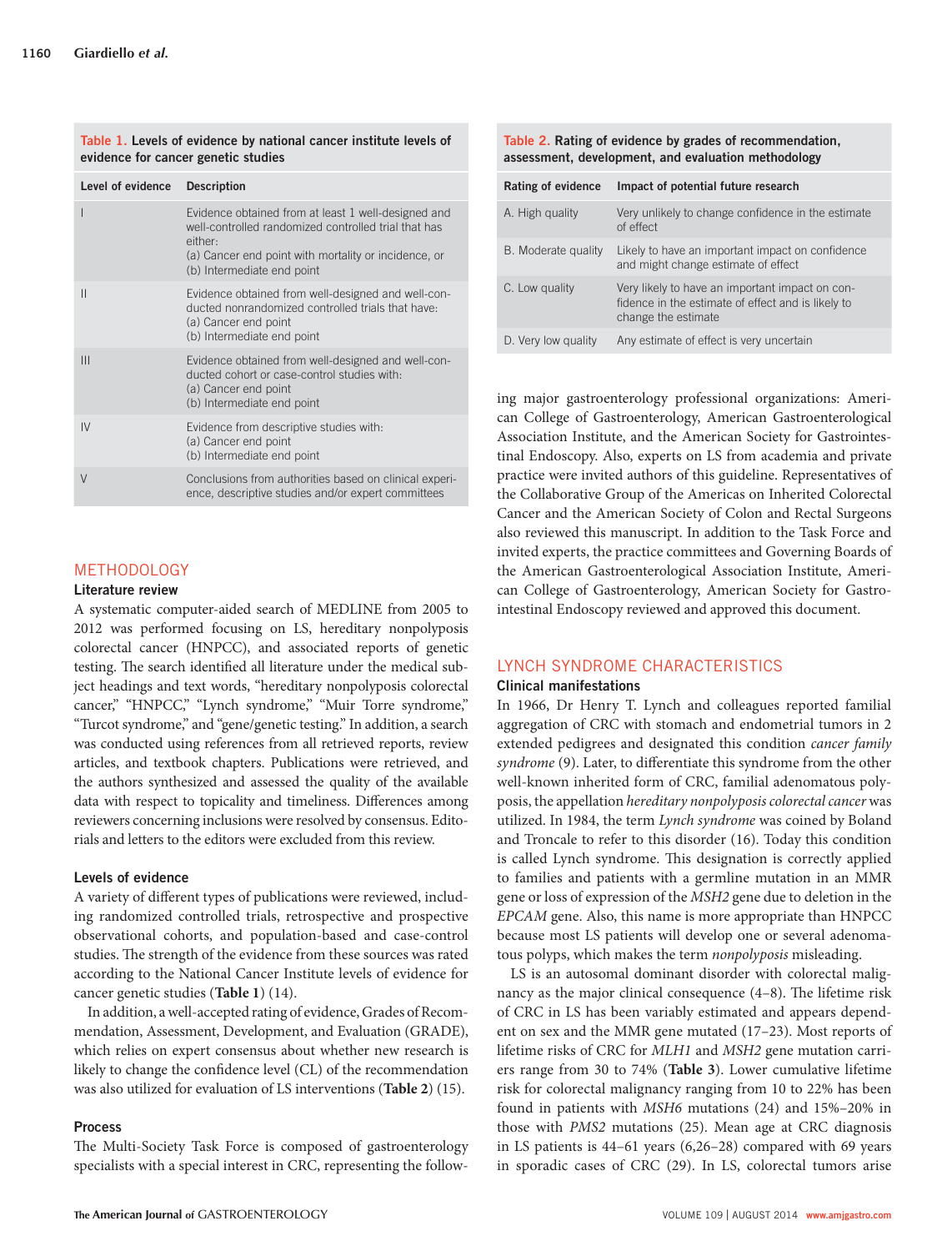primarily  $(60\% - 80\%)$  on the right side of the colon (proximal to the splenic flexure) compared with 30% in sporadic CRC (30). A high rate of metachronous CRC (16% at 10 years; 41% at 20 years) is noted in LS patients with segmental surgical resection of the initial CRC  $(31-33)$ . The precursor lesion for LS appears to be a discrete colonic adenoma, which can occasionally be flat rather than elevated/polypoid. Compared with patients with attenuated polyposis syndromes, LS patients develop fewer colorectal adenomas by age 50 years (usually  $\langle 3 \rangle$  neoplasms) (34). LS colorectal adenomas typically demonstrate features of increased risk of cancer, including villous histology and high-grade dysplasia (35). The adenoma-carcinoma sequence appears more rapid in LS with polyp to cancer dwell times estimated at 35 months compared with  $10-15$  years in sporadic cancer  $(34)$ . This phenomenon is likely related to dysfunction of the MMR genes, leaving frequent DNA mismatches in multiple genes leading to malfunction of

Table 3. Gene-specific cumulative risks of colorectal cancer by **age 70 years in Lynch syndrome** 

| <b>Gene mutation</b><br>carriers | Risk, %                           | Mean age at<br>diagnosis, y | <b>References</b> |
|----------------------------------|-----------------------------------|-----------------------------|-------------------|
| Sporadic cancer                  | 5.5                               | 69                          | (29)              |
| MLH1/MSH2                        | Male: 27-74<br>Female: 22-53      | $27 - 46$                   | $(17 - 21, 23)$   |
| MSH <sub>6</sub>                 | Male $22$                         |                             |                   |
|                                  | Female: 10<br>Male and female: 18 | $54 - 63$                   | (17, 22)          |
| PMS <sub>2</sub>                 | Male: 20<br>Female: 15            | $47 - 66$                   | (25)              |

these genes. The histopathology of LS CRC is more frequently poorly differentiated, can be signet cell histology, abundant in extracellular mucin, with tumor infiltrating lymphocytes, and distinguished by a lymphoid (Crohn's-like pattern and/or peritumoral lymphocytes) host response to tumor (36,37). LS patients have improved survival from CRC stage for stage compared with those with sporadic cancer (38).

In addition to CRC, LS patients have a significantly increased risk for a wide variety of extracolonic malignancies (**Table 4**). The highest risk is for endometrial cancer (EC), which occurs in up to 54% of women with *MLH1* and *MSH2* mutations, with lower risk in those with *PMS2* (15%) mutations (25) and much higher risk in persons with *MSH6* mutations (71%) (24). LS caused by *MSH6* mutation is also characterized by later onset of colorectal and endometrial cancers than with other MMR gene alternations. Increased lifetime risk of transitional cell carcinoma of the ureter, renal pelvis, and bladder; adenocarcinomas of the ovary, stomach, hepatobiliary tract, and small bowel; brain cancer (glioblastoma); and cutaneous sebaceous neoplasms also occur in LS families (17,28,39-53). An increased risk of pancreas cancer in LS has been described by some investigators (50,54) but not others (44). The relationship between LS and breast cancer is unclear. Although a small increase in absolute risk of breast cancer (18%) has been found (48,55), most registry reports have not demonstrated this consistently (46,56). However, there are early-onset breast cancers in some LS kindreds in which tumors have the microsatellite instability (MSI) phenotype (57,58). In several studies, the relative risk of prostate cancer is 2.0– to 2.5–fold higher than the general population risk (48,59). Also, an excess of laryngeal and hematologic malignancies has been described, but a definite association to LS has not been established (30,60,61). An associa-

Table 4. Cumulative risks of extracolorectal cancer by age 70 years in Lynch syndrome

| Cancer                       | Risk general population, % | Risk in LS, % | Mean age at diagnosis, y | <b>References</b>            |
|------------------------------|----------------------------|---------------|--------------------------|------------------------------|
| Endometrium                  | 2.7                        |               | 65                       | $(17-19, 21, 22, 24, 25)$    |
| MLH1/MSH2                    |                            | $14 - 54$     | $48 - 62$                |                              |
| MSH <sub>6</sub>             |                            | $17 - 71$     | $54 - 57$                |                              |
| PMS2                         |                            | 15            | 49                       |                              |
| Stomach                      | <1                         | $0.2 - 13$    | $49 - 55$                | $(17, 40, 44 - 48)$          |
| Ovary                        | 1.6                        | $4 - 20$      | $43 - 45$                | (17, 28, 39, 40, 44, 46, 48) |
| Hepatobiliary tract          | <1                         | $0.02 - 4$    | $54 - 57$                | (17, 28, 39, 44)             |
| Urinary tract                | <1                         | $0.2 - 25$    | $52 - 60$                | (17, 39, 40, 44, 46, 48, 49) |
| Small bowel                  | <1                         | $0.4 - 12$    | $46 - 49$                | (17, 40, 44, 46, 48)         |
| Brain/central nervous system | <1                         | $1 - 4$       | 50                       | (39, 40, 44, 46)             |
| Sebaceous neoplasm           | <1                         | $1 - 9$       | <b>NA</b>                | (41, 42)                     |
| Pancreas                     | 1.5                        | $0.4 - 4.0$   | $63 - 65$                | $(44, 50 - 52)$              |
| Prostate                     | 16.2                       | $9 - 30$      | $59 - 60$                | (44, 48, 53, 59)             |
| <b>Breast</b>                | 12.4                       | $5 - 18$      | 52                       | (44, 48, 56, 57)             |
| NA, Not available.           |                            |               |                          |                              |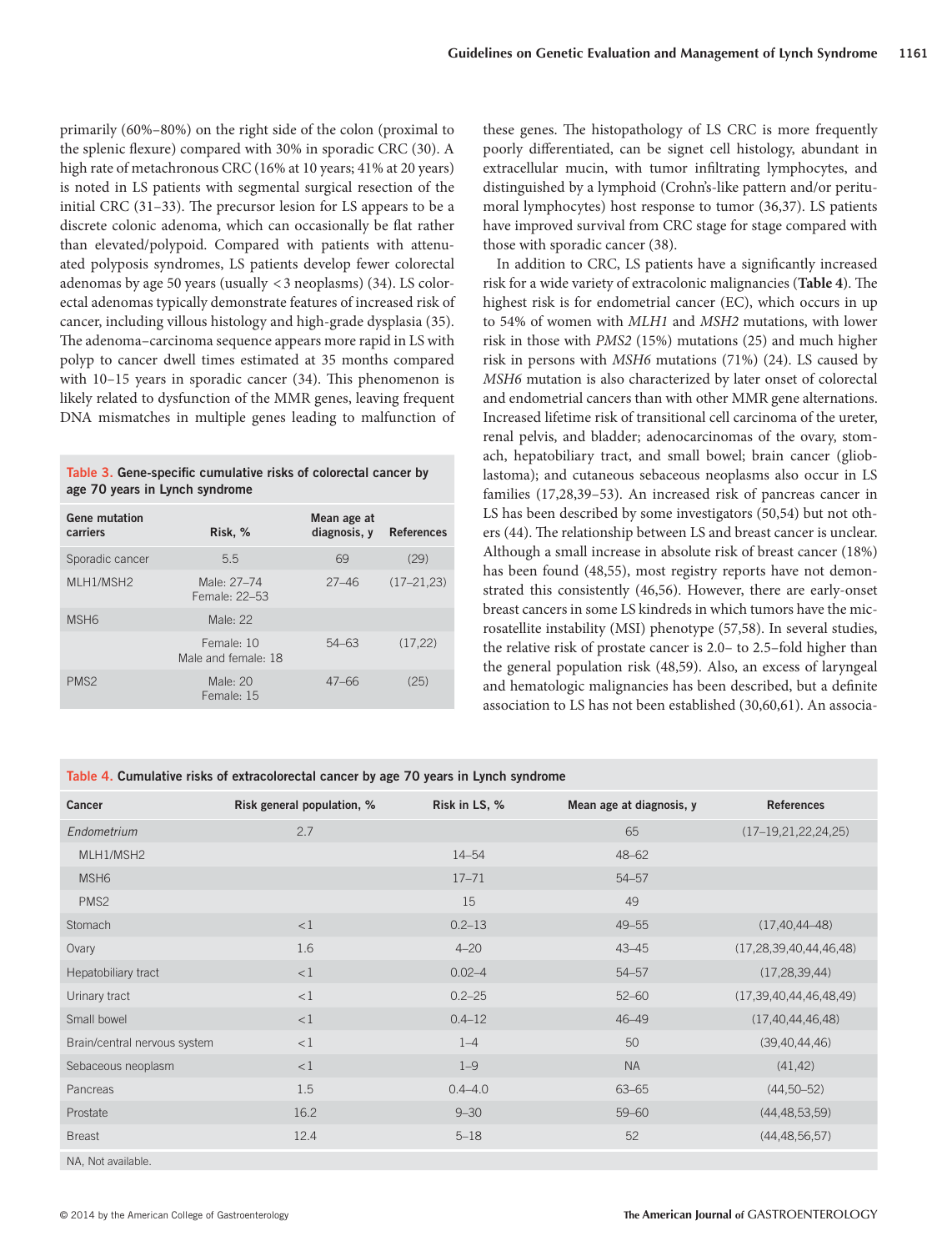#### **Table 5 . Amsterdam I and II criteria for diagnosis of hereditary nonpolyposis colorectal cancer**

#### Amsterdam I criteria

- 1. Three or more relatives with histologically verified colorectal cancer, 1 of which is a first-degree relative of the other two. Familial adenomatous polyposis should be excluded.
- 2. Two or more generations with colorectal cancer.
- 3. One or more colorectal cancer cases diagnosed before the age of 50 years.

### Amsterdam II criteria

- 1. Three or more relatives with histologically verified HNPCC-associated cancer (colorectal cancer, cancer of the endometrium, small bowel, ureter, or renal pelvis), 1 of which is a first-degree relative of the other 2. Familial adenomatous polyposis should be excluded.
- 2. Cancer involving at least 2 generations.
- 3. One or more cancer cases diagnosed before the age of 50 years.

tion between sarcoma and LS probably exists, but the magnitude of risk is unclear (62).

 Phenotypic stigmata of LS are found rarely on physical examination, but can include café au lait spots, cutaneous sebaceous gland tumors, and keratoacanthomas (63,64). Café au lait spots are found in patients with biallelic mutations of the MMR genes. This variant of LS is referred to as constitutional MMR deficiency syndrome and will be described here.

### **Clinical criteria**

 In 1990, the International Collaborative Group on Hereditary Nonpolyposis Colorectal Cancer established criteria (Amsterdam I Criteria) for HNPCC ( **Table 5** ) ( 65 ). All of the following are required to diagnose HNPCC: 3 or more relatives with histologically verified colorectal cancer, 1 of which is a first-degree relative of the other 2 (familial adenomatous polyposis should be excluded); CRC involving at least 2 generations; and 1 or more CRC cases diagnosed before the age of 50 years. In response to concern that these standards were too stringent for clinical and research application, more sensitive criteria (Amsterdam II criteria) were established in 1999 (Table 5) (66). Amsterdam II criteria include some extracolonic tumors commonly seen in LS as qualifying cancers — in particular, cancer of the endometrium, small bowel, ureter, or renal pelvis. Most experts today expand the spectrum of LS-related tumors to also include cancer of the ovary, stomach, hepatobiliary tract, and brain.

The Revised Bethesda Guidelines are a third set of clinicopathologic criteria developed to identify individuals who deserve investigation for LS by evaluation of MSI and/or immunohistochemistry (IHC) testing of their tumors (**Table 6**) (67).

### **Terminology / differential diagnosis**

HNPCC designates patients and/or families who fulfill the Amsterdam I or II criteria. LS is applied to patients and families in which the genetic basis can be linked to a germline mutation in one of the DNA MMR genes or the *EPCAM* gene. Lynch-like

#### **Table 6 . Revised Bethesda Guidelines**

- 1. CRC diagnosed at younger than 50 years.
- 2. Presence of synchronous or metachronous CRC or other LS-associated tumors<sup>a</sup>
- 3. CRC with MSI-high pathologic-associated features (Crohn-like lymphocytic reaction, mucinous/signet cell differentiation, or medullary growth pattern) diagnosed in an individual younger than 60 years old.
- 4. Patient with CRC and CRC or LS-associated tumor<sup>a</sup> diagnosed in at least 1 first-degree relative younger than 50 years old.
- 5. Patient with CRC and CRC or LS-associated tumor<sup>a</sup> at any age in 2 first-degree or second-degree relatives.

a LS-associated tumors include tumor of the colorectum, endometrium, stomach, ovary, pancreas, ureter, renal pelvis, biliary tract, brain, small bowel, sebaceous glands, and kerotoacanthomas.

syndrome describes patients and/or families in which molecular testing demonstrates the presence of MSI and/or abnormalities in the expression of MMR gene proteins on IHC testing of tumor tissue expression, but no pathogenic germline mutation can be found in the patient (eg, in the absence of a BRAF mutation and/ or MLH1 promoter hypermethylation when there is loss of tumor expression of the MLH1 protein). In a recent publication, about half of LLS patients had biallelic somatic mutations of MLH1 or MSH2 to explain the MMR deficient tumors without having causal germline or promotor mutations (68).

 Familial colorectal cancer type X (FCRCTX) refers to patients and/or families that meet Amsterdam I criteria, but, when tumors are tested, lack the MSI characteristic of LS (10,11,69-75). Studies suggest that the age at diagnosis of CRC in these pedigrees is slightly older than in families with LS. Also, the lifetime risk of CRC appears substantially lower in FCRCTX families than in LS ( 69,70,72 ); the standardized incidence ratio for CRC in FCRCTX pedigrees was 2.3 (95% CL:  $1.7-3.0$ ) compared with 6.1 (95% CL: 5.7 – 7.2) for individuals in pedigrees with LS (69). In addition, in FCRCTX families, risk of extracolonic cancers found in LS is not significantly higher than the general population (71).

 Muir-Torre syndrome, a rare variant of LS, is diagnosed in patients and/or families with LS and skin sebaceous gland neoplasms (sebaceous adenomas and carcinomas) and/or neoplasms of the hair follicle (keratoacanthomas) ( 73 ). Mutations in any of the MMR genes can be found in these patients, but *MSH2* mutation appears most common (50). MSI can be identified in the skin neoplasms and colorectal tumors of affected patients (74).

Turcot's syndrome is defined as patients and/or families with colorectal neoplasia and brain tumors. However, these families can be cases of LS (associated with glioblastomas) or familial adenomatous polyposis (associated with medulloblastomas), so Turcot's syndrome is not an independent entity (75).

*Constitutional mismatch repair deficiency syndrome* is the term applied to patients and/or families with biallelic mutations of the DNA MMR genes. These patients are characterized by café au lait spots, early (in childhood and teenage years) onset of colorectal neoplasia or other LS cancers, oligopolyposis in the small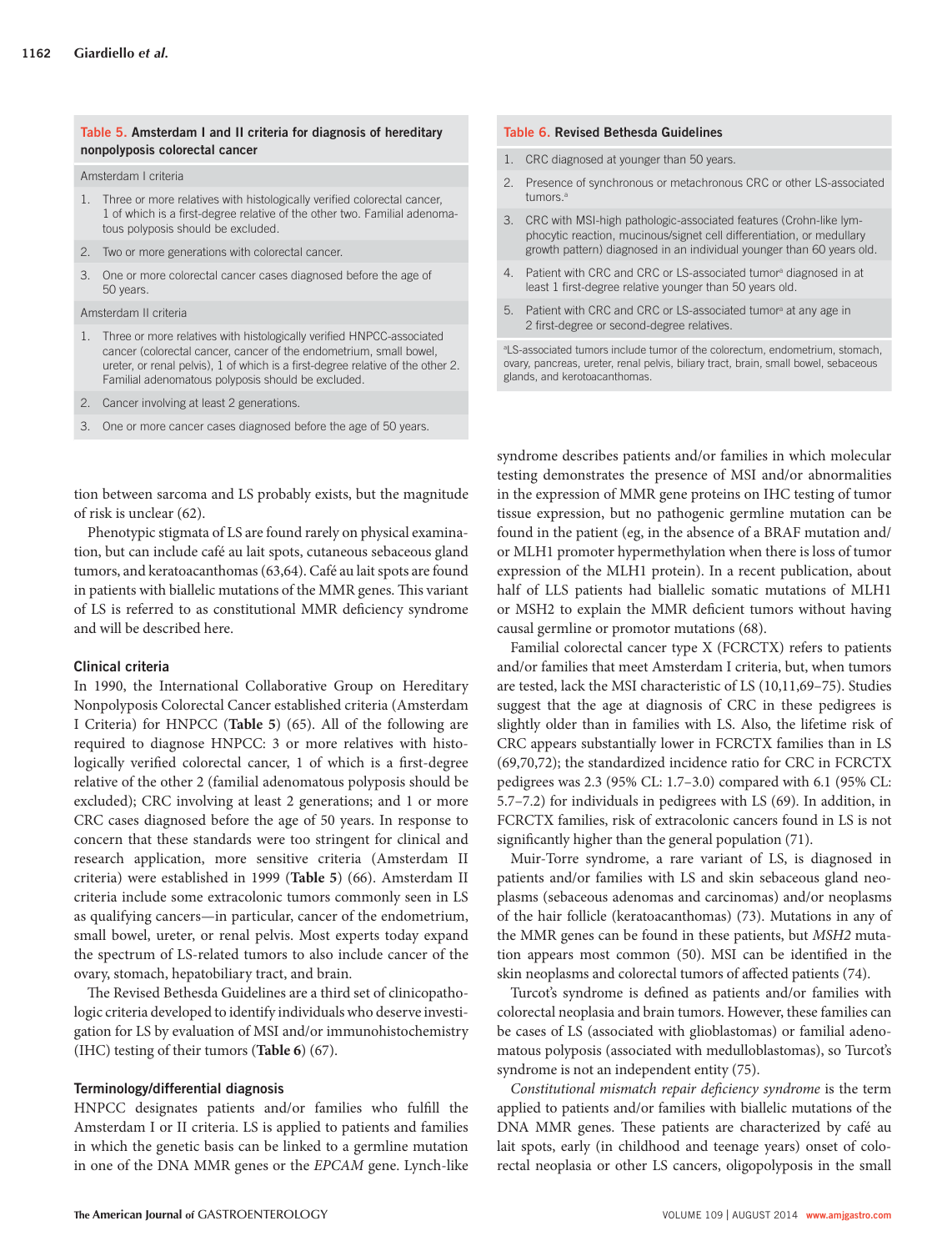bowel and/or colon, brain tumors, and hematologic malignancies  $(63,64)$ .

## GENETIC ALTERATIONS

# **Germline mutations**

 LS is caused by inactivation of one of several DNA MMR genes. These genes function to maintain fidelity of the DNA during replication by correction of nucleotide base mis-pairs and small insertions or deletions generated by mis-incorporations or slippage of DNA polymerase during DNA replication. Germline mutation in the MMR genes *MLH1*, *MSH2*, *MSH6*, and *PMS2* cause LS (10,76-79). Also, deletions of the terminal codon of the *EPCAM* gene (previously called the TACSTD1 gene), located just upstream from the *MSH2* gene, result in silencing of the *MSH2* gene in tissues that express *EPCAM* and, consequently, produce a phenotype very similar to LS (80). In an investigation of 2 families, when the deletion is isolated to the stop codon of *EPCAM*, a colon-only phenotype occurs (81). In another study, if the deletion also includes critical portions of the *MSH2* promoter, a full LS phenotype results (82). Mutations in *MLH1* and *MSH2* account for up to 90% and *MSH6* about 10 % of mutations found in LS families. In the past, *PMS2* mutations have been identified rarely because of the presence of multiple *PMS2* pseudogenes, which confuse genetic diagnostics (83,84). A recent study found *PMS2* mutations in 6% of all LS families (85).

### **Germline epimutations**

 Rare patients have been reported with germline *MLH1* hypermethylation. These patients do not have *MLH1* sequence variations or rearrangements. This epimutation appears to be mosaic, involving different tissues to varying extents and is typically reversible so that offspring are usually unaffected, but inheritance has been demonstrated in a few families. Patients with this epimutation have early-onset LS and/or multiple LS cancers (86).

## **Tumor alterations**

 LS is caused by a single dominant mutation inherited in the germline, which increases risk for cancer. The LS cancers form only after a second hit (by one of several genetic damage mechanisms) occurs within somatic tissue, which causes loss of function to the normal (wild-type) allele inherited from the unaffected parent; this results in total loss of DNA MMR activity in that cell and subsequent MSI. Therefore, the disease is inherited as a Mendelian dominant. However, the tumors occur after somatic biallelic gene inactivation, with one mutation inherited and the other acquired.

*Microsatellite instability* . MSI is a phenomenon manifested by ubiquitous mutations at simple repetitive sequences (microsatellites) found in the tumor DNA (but not in the DNA of the adjacent normal colorectal mucosa) of individuals with MMR gene mutations (87). MSI is characterized by abnormal expansion or contraction of these microsatellite repeats. Microsatellite repeats are normally found through the genome primarily in intronic sequences. MSI in CRC indicates a defect in one of the MMR genes caused by either somatic changes of the gene (hypermethylation of the *MLH1* promoter) or a germline defect (LS). MSI is found in most  $( > 90\%)$  colon malignancies in patients with LS (due to germline MMR gene mutation) and in 12% of patients with sporadic CRC (due to somatic hypermethylation of the *MLH1* gene) (87). MSI is graded as MSI-high ( $\geq$ 30% of markers are unstable), MSI-low  $( $30\%$  of markers are unstable)$ , and MSstable (no markers are unstable) (88). Most CRCs in LS are MSI-high. The significance of MSI-low tumors is controversial. Some evidence suggests that MSI-low is due to *MSH6* germline mutation in certain cases (89), but this phenomenon is most often caused by somatic inactivation of the *MSH3* gene, which is common and not inherited (90,91). Somatic down-regulation of *MSH3* is accompanied by MSI-low, as well as mutations at trinucleotide and tetranucleotide repeats, but not mutations at mononucleotide and dinucleotide repeats, which are used for standard ascertainment of MSI (90). In addition, germline mutations in *MLH3* have not been associated with an LS phenotype (92,93).

*Loss of expression of DNA mismatch repair proteins* . IHC of CRCs utilizing antibodies to the MMR gene proteins MLH1, MSH2, MSH6, and PMS2 evaluates for the loss of MMR protein expression and assists in the identification of patients with LS (94). Deleterious alterations (either germline or somatic) in specific DNA MMR are indicated by loss or partial production of the MMR protein produced by that gene. MSH2 and MSH6 proteins are often lost concurrently and indicate MSH2 mutation. Isolated loss of MSH2 or MSH6 on IHC testing has high specificity for a germline mutation of the *MSH2* or *MSH6* gene, respectively, hence the diagnosis of LS. Also, loss of the MSH2 protein can be caused by germline mutation in the *EPCAM* gene rather than *MSH2* gene. Similarly, MLH1 and PMS2 proteins are also often lost together; this generally indicates loss of MLH1 function either due to germline mutation or somatic (not germline) silencing of the *MLH1* gene (see Somatic methylation of MLH1). Isolated loss of PMS2 protein generally indicates an underlying germline *PMS2* mutation.

*Somatic methylation of MLH1* . Aberrant *MLH1* gene promoter methylation is a somatic event that is confined to the CRC and is rarely inherited. Aberrant methylation of *MLH1* is responsible for causing loss of MLH1 protein expression and results in MSI found in approximately 12% of sporadic cancers (95). The methylation of *MLH1* must be biallelic to abrogate MMR activity.

*BRAF mutations*. The *BRAF* gene, a member of the *RAF-RAS* gene family, encodes a cytoplasmic serine/threonine kinase, an important component of the mitogen-activated protein kinase signaling pathway. Somatic mutations in the *BRAF* gene, largely at codon 600, are noted in 15% of sporadic CRCs. These are CRCs that develop through a methylation pathway called CpG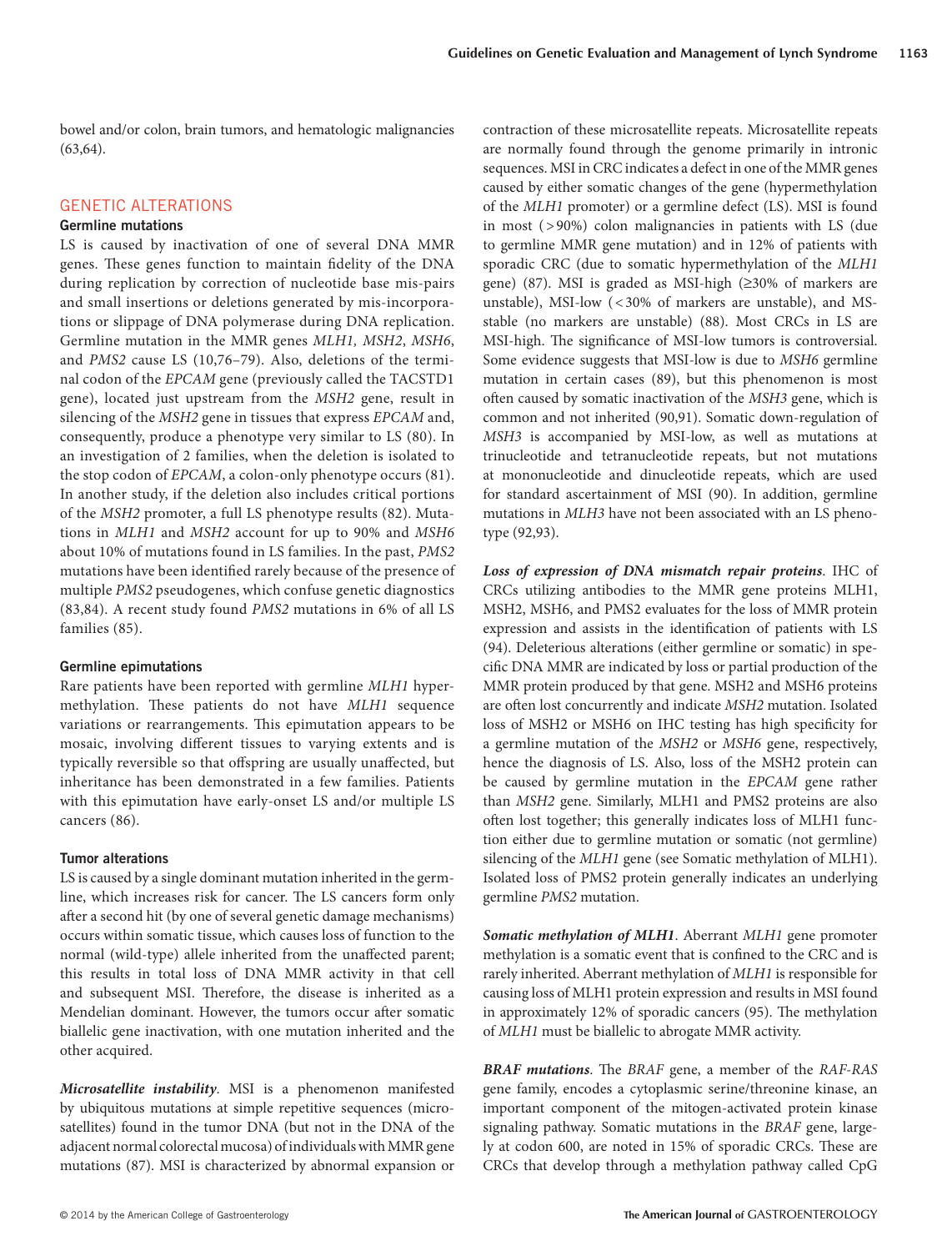| Criteria                              | <b>Sensitivity</b><br>(range) | <b>Specificity</b><br>(range)  | <b>References</b> |
|---------------------------------------|-------------------------------|--------------------------------|-------------------|
| Clinical                              |                               |                                |                   |
| Amsterdam II<br>criteria              | 0.22<br>$(0.13 - 0.67)$       | 0.98<br>$(0.97 - 1.0)$         | (5,6,8,99,100)    |
| <b>Revised Bethesda</b><br>Guidelines | 0.82<br>$(0.78 - 0.91)$       | 0.77<br>$(0.75 - 0.79)$        | (6,7)             |
| Models                                |                               |                                |                   |
| <b>MMRpredict</b>                     | 0.69<br>$(0.68 - 0.75)$       | <u>N</u> 90<br>$(0.86 - 0.94)$ | (5,100)           |
| <b>MMRPro</b>                         | $0.89(0.60 - 1.0)$            | $0.85(0.60 - 1.0)$             | (100)             |
| $PREMM$ <sub>1.2.6</sub>              | $0.90(0.60 - 1.0)$            | $0.67(0.60-1.0)$               | (105)             |
| Tumor testing                         |                               |                                |                   |
| <b>MSI</b>                            | 0.85<br>$(0.75 - 0.93)$       | <u>N</u> 90<br>$(0.87 - 0.93)$ | (107)             |
| <b>IHC</b>                            | 0.83<br>$(0.75 - 0.89)$       | 0.89<br>$(0.68 - 0.95)$        | (107)             |

Table 7. Sensitivity and specificity for Lynch syndrome utilizing **different strategies** 

island methylator phenotype. These cancers can also demonstrate MSI-high through somatic promoter methylation of *MLH1* .

 Somatic *BRAF* V600 mutations have been detected predominantly in sporadic CRC (96,97) of the type discussed here. Consequently, the presence of a *BRAF* mutation in an MSI-high CRC is usually, but not always, evidence against the presence of LS (98).

# IDENTIFICATION OF LYNCH SYNDROME

 Several strategies have been developed to identify patients with LS. These include clinical criteria, prediction models, tumor testing, germline testing, and universal testing. The effectiveness of these strategies will be discussed here (Table 7).

# **Clinical criteria**

*Amsterdam criteria* . Utilizing Amsterdam II criteria ( **Table 5** ) involves the clinical evaluation of the patient and patient's pedigree for colorectal and other LS cancers. Analysis from several sources reveals that patients and families meeting Amsterdam II criteria have a 22% sensitivity and 98% specificity for diagnosis of LS (5,6,8,99,100). However, when a large number of families were collected and exhaustive searches performed for germline mutations in DNA MMR genes, fully 40% of families that meet the Amsterdam I criteria do not have LS (69).

*Revised Bethesda guidelines*. These guidelines specify circumstances in which a patient's CRC should be tested for MSI (Table 6). The sensitivity and specificity for LS in those meeting any one of the guidelines is 82 and 77%, respectively  $(6,7)$ .

*Colorectal cancer risk assessment tool* . Clinical criteria to identify patients at high risk for CRC are complex and difficult

to apply in a busy office or endoscopy practice. Kastrinos and colleagues (101) developed and validated a simple 3-question CRC risk assessment tool. When all 3 questions were answered " yes," the tool correctly identified 95% of individuals with germline mutations causing LS. The cumulative sensitivity was 77% to identify patients with characteristics suggestive of hereditary CRC and who should undergo a more extensive risk assessment. This tool can be found in **Figure 1** .

# **Computational models**

 Several clinical prediction models exist to determine an individual's risk for LS, including the MMRpredict, MMRpro, and the PREMM<sub>126</sub> models. All appear to outperform existing clinical criteria, including the revised Bethesda guidelines  $(99,100,102,103)$ .

*MMRpredict model*. This model uses sex, age at diagnosis of CRC, location of tumor (proximal vs distal), multiple CRCs (synchronous or metachronous), occurrence of EC in any first-degree relative, and age at diagnosis of CRC in first-degree relatives to calculate risk of the patient having an LS gene mutation. Reported sensitivity and specificity for this model is 69 and 90%, respectively  $(5,100)$ . This model appears to have the best specificity for LS of other calculators of gene mutation. This model can be accessed online at: hnpccpredict.hgu.mrc.ac.uk/.

*MMRpro model*. This model utilizes personal and family history of colorectal and endometrial cancer, age at diagnosis, and molecular testing results for MMR genes, when available, to determine the risk of a patient having a germline mutation of *MLH1* , *MSH2*, or *MSH6* (104). This calculator also indicated the risk for future cancer in presymptomatic gene carriers and other unaffected individuals. The sensitivity and specificity of this model is 89 and 85%, respectively, and can be found at: www4utsouthwestern.edu/breasthealth/cagene/.

**PREMM** $_{1,2,6}$ <sup>*, model.* Variables utilized in this model include</sup> proband, sex, personal, and/or family history of colorectal, endometrial, or other LS cancers (105). This calculator gives a specific estimate of risk for a *MLH1* , *MSH2* , and *MSH6* mutation. Analysis of the accuracy of this model reveals a sensitivity of 90% and specificity of 67%. PREMM $_{126}$  appears to have the best sensitivity but worse specificity compared with the others. The use of this model to determine risk of LS in the general population was a cost-effective approach when a 5% cutoff was used as a criterion for undergoing germline genetic testing (106). This model can be found at: premm.dfci.harvard.edu.

# **Tumor testing**

 Testing of tumor tissue can be done on archived formalinfixed tissue from surgical resection specimens or biopsies from colorectal or endometrial cancer. Some experts would also recommend testing adenomas > 1 cm in size in appropriate individuals. Laboratories in the United States are required to save specimens for at least 7 years.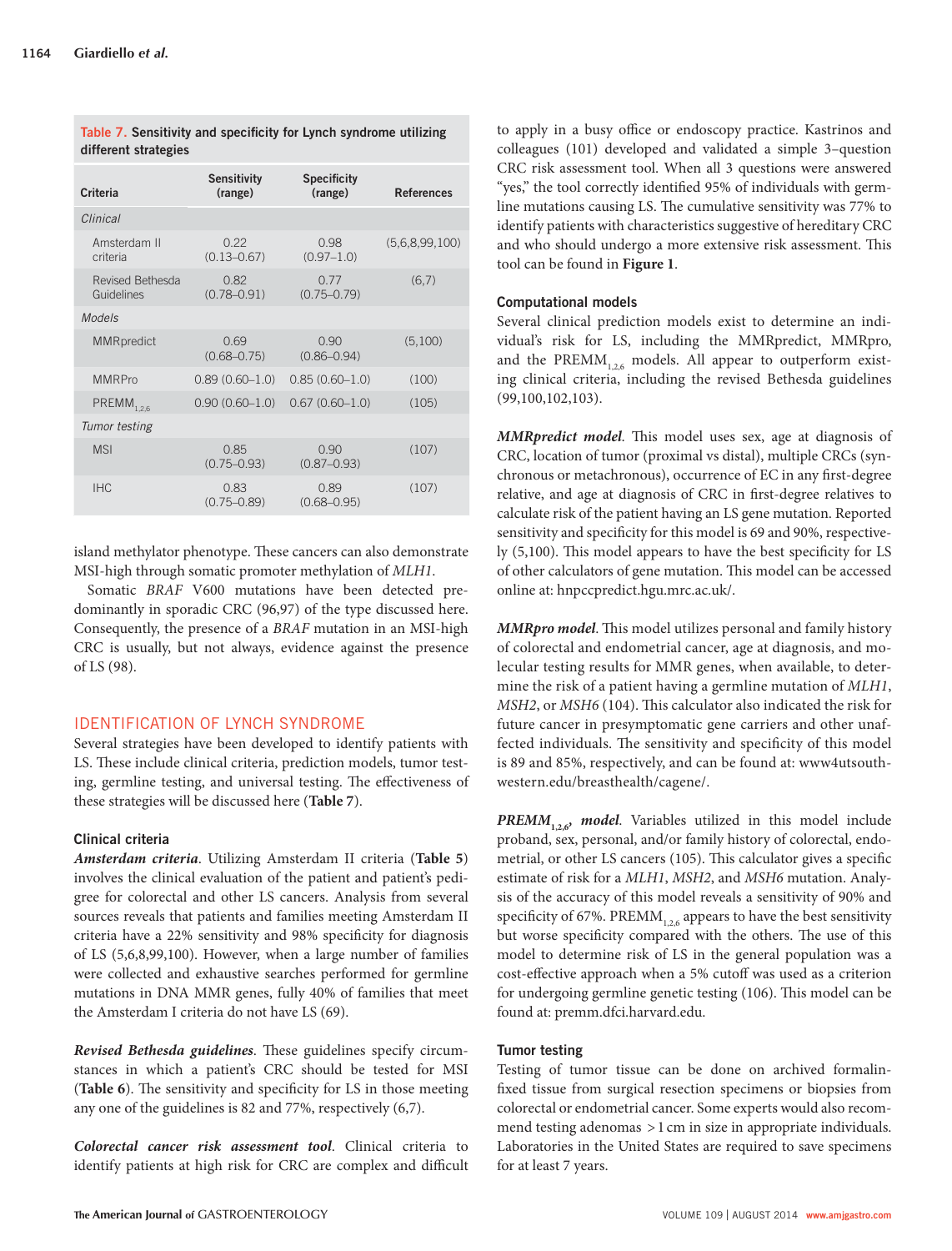

**Figure 1.** Colorectal cancer risk assessment tool. Adapted with permission from Kastrinos *et al.* (101).

*Microsatellite instability testing*. The sensitivity for diagnosing LS using molecular testing of CRC tissue for MSI is estimated at 85%, with a specificity of 90% (107).

*Immunohistochemistry testing* . IHC testing of tumor tissue for evidence of lack of expression of MMR gene proteins has an overall reported sensitivity and specificity for LS of 83 and 89%, respectively. As discussed here, loss of MLH1 protein is likely secondary to somatic events, and loss of MSH2 protein is likely from a germline mutation (107). Of note, the specificity of MSI and IHC testing decreases with increasing age due to increased prevalence of somatic *MLH1* hypermethylation. In persons older than age 70 years, the use of *BRAF* testing (as will be discussed) when loss of *MLH1* expression is seen, can help distinguish sporadic CRC tumors with somatic loss of *MLH1* from those individuals who do require testing for a germline mutation for LS (108). An advantage of IHC testing is that lack of a specific mismatch gene protein can direct germline testing to that specific gene.

The accuracy of IHC is operator dependent and varies according to the experience and skill of the laboratory performing the testing. Consequently, prudence would suggest that this testing be performed in recognized reference laboratories with high-quality control measures.

# **Universal testing**

 Utilization of clinical criteria and modeling to identify patients with LS has been criticized for less than optimal sensitivity and efficiency. Studies of molecular testing of all CRCs reveal that up to 28% of LS patients would be missed with the most liberal of clinical criteria-the revised Bethesda guidelines (25,109-112). Evaluation of Genomic Application in Practice and Prevention, a project sponsored by the Office of Public Health Genomics at the Center for Disease Control and Prevention, determined that sufficient evidence exits to offer genetic testing for LS to all individuals with newly diagnosed CRC (113). The rationale was to reduce morbidity and mortality of relatives of patients with LS. Evaluation of Genomic Application in Practice and Prevention concluded that there was insufficient evidence to recommend a specific genetic testing strategy (113). Universal testing for LS has also been endorsed by the Healthy People 2020 and the National Comprehensive Cancer Network (NCCN). Evaluation of a universal strategy by Ladabaum et al revealed that a systematic application of testing among patients with newly diagnosed CRC at ≤70 years of age could provide substantial clinical benefits at acceptable costs (114). Other studies have also reported the cost effectiveness of universal CRC testing (115). Ladabaum *et al.* concluded that IHC testing of CRCs for MMR gene proteins followed by *BRAF* mutation testing of the tumors when MLH1 protein expression is absent, emerged as the most cost-effective approach. Patients with absence of *BRAF* mutation would then have germline testing for a mutation in the presumed altered MMR gene.

 Additional reports suggest that universal tumor IHC testing among individuals with CRC had greater sensitivity for identification of LS compared with other strategies, including Bethesda guidelines, or a selective strategy (tumor testing of patients with CRC ≤70 years of age or older patients meeting Bethesda guide $lines)$  (112,116).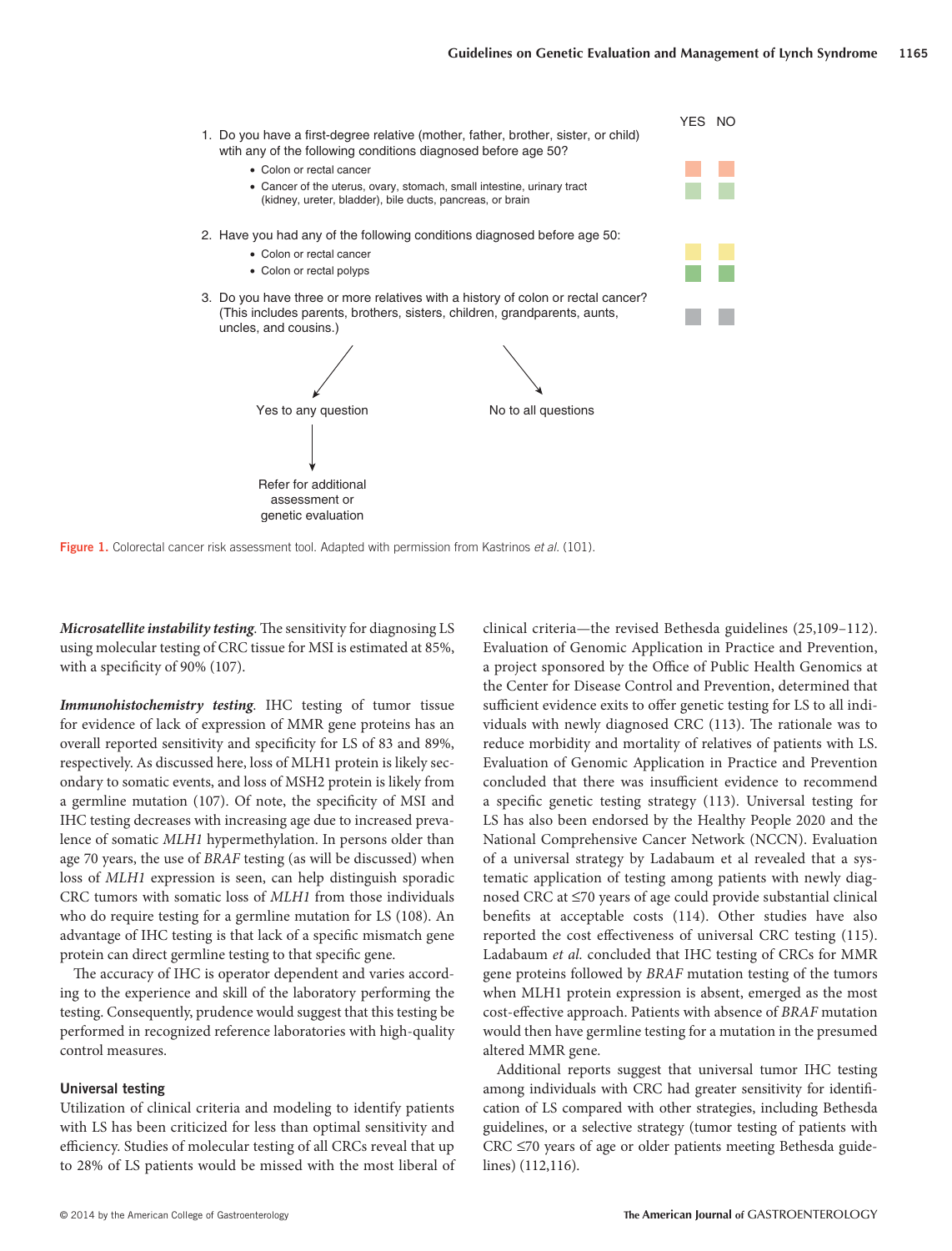

**Figure 2.** Universal screening by tumor testing.

 Although universal testing of CRC is recommended, development and implementation of such a screening system are complicated. These programs require cooperation and effective communication across multiple disciplines, ensuring that patients at risk for LS are identified, notified of abnormal results, and referred for genetic counseling and genetic testing (117).

 Panel testing for germline mutations in > 20 cancer-causing genes (which include the MMR and *EPCAM* genes) is now available commercially as a single test. Inevitably, advances in technology will decrease the cost of such analysis. In the future, germline testing, rather than tumor evaluation, might be the most costeffective universal testing approach.

# GENETIC TESTING

 Germline testing of individuals for a deleterious mutation in *MLH1* , *MSH2*, *MSH6*, *PMS2*, or *EPCAM* genes has several benefits. First, it can confirm the diagnosis of LS in a patient and/or family. Second, it can determine the status of at-risk family members in pedigrees where the pathogenic mutation has been found. Third, it can direct the management of affected and unaffected individuals.

### **Indications for testing**

*Universal testing (tumor testing)* . As per the recommendations of the Evaluation of Genomic Application in Practice and Prevention group from the Centers for Disease Control and Prevention, discussed here, testing all patients with CRC for LS is recommended. If utilizing this strategy, most experts would

followed by *BRAF* testing, if there is a lack of expression of MLH1 ( **Figure 2** ). Alternatively, the CRC can be initially tested for MSI. Universal tumor testing is likely to become the future national standard of care and is already conducted in some US hospitals. But this standard requires development of sufficient local and community infrastructure to appropriately handle genetic results before implementation as discussed. Consequently, the Multi-Society Task Force endorses testing all patients with CRC 70 years of age or younger as described here when appropriate infrastructure for testing exists. If tumor testing is done for those aged 70 years or younger only, a thorough family history is essential for those CRC patients older than 70 years; IHC and/or MSI testing should be performed for any individual whose personal and family history fulfill the Amsterdam or Bethesda guidelines or who have a  $\geq$ 5% risk prediction based on the prediction models.

recommend routine tumor-based testing on all CRCs with IHC

# *Guideline*

Testing for MMR deficiency of newly diagnosed CRC should be performed. This can be done for all CRCs, or CRC diagnosed at age 70 years or younger, and in individuals older than 70 years who have a family history concerning for LS. Analysis can be done by IHC testing for the MLH1/MSH2/MSH6/PMS2 proteins and/or testing for MSI. Tumors that demonstrate loss of MLH1 should undergo BRAF testing or analysis of MLH1 promoter hypermethylation (Figure 2). To facilitate surgical planning, tumor testing on suspected CRC should be performed on pre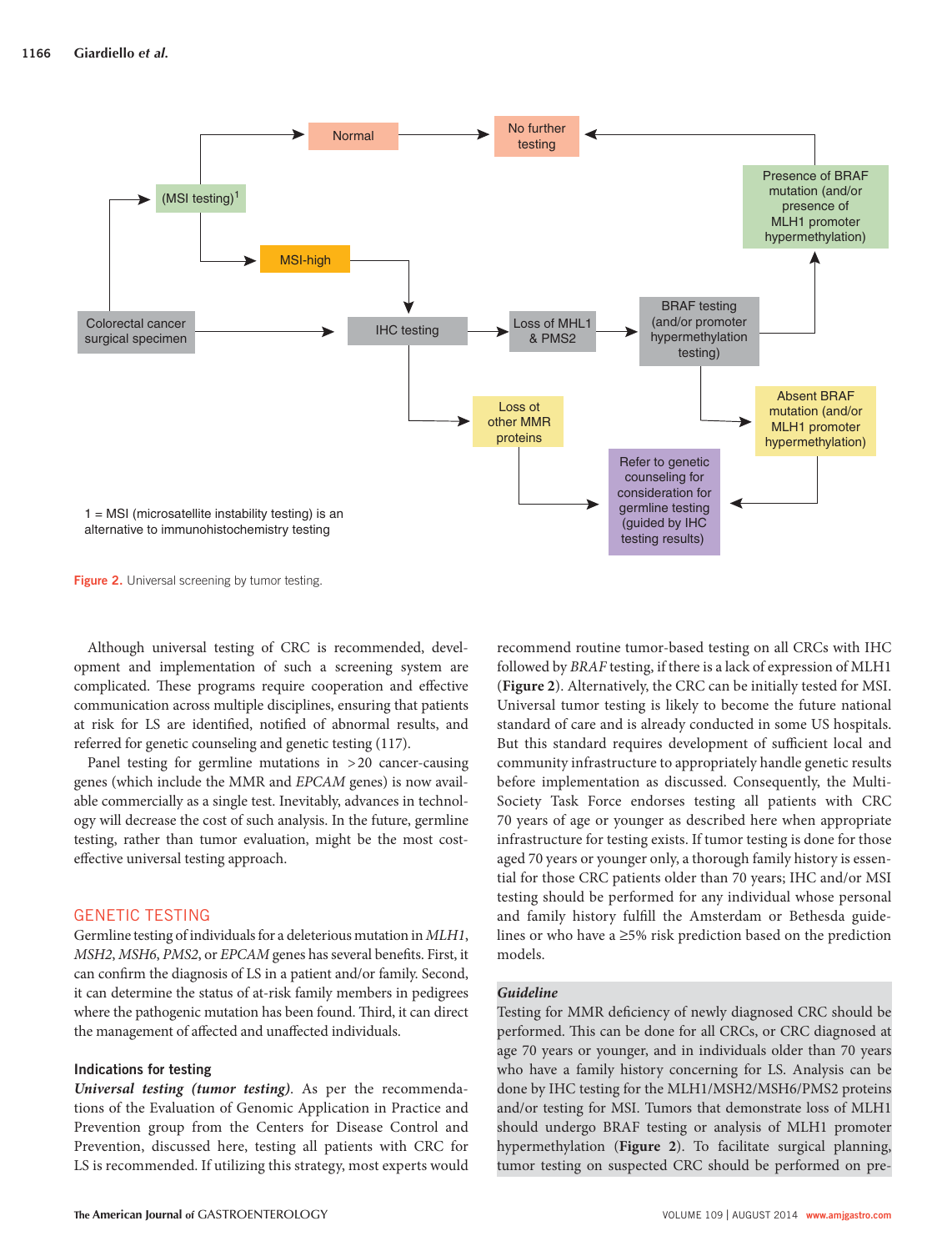operative biopsy specimens, if possible. This guideline is a strong recommendation, with evidence level III, and GRADE moderatequality evidence.

**Traditional testing (selective tumor and/or germline testing).** Traditional indications for LS genetic testing (tumor and/or germline testing) have been developed through expert consensus by several institutions and national organizations, including the NCCN (118-122). Genetic testing for LS is indicated for affected individuals in families meeting Amsterdam I or II criteria ( **Table 5** ) or revised Bethesda guidelines ( **Table 6** ), those with EC diagnosed at younger than 50 years old, first-degree relatives of those with known MMR/*EPCAM* gene mutation, and some experts would recommend individuals with  $>5\%$ chance of gene mutation by computer modeling (106).

When considering genetic testing, efforts should be made to first perform tumor testing for MSI and/or IHC in an affected relative from the family. If a tumor sample is not available, then germline testing of the *MMR* genes of an unaffected individual is reasonable (focusing on family members most likely to carry a mutation). Genetic testing should be offered to all at-risk relatives in families with known MMR/*EPCAM* gene mutations. In these cases, germline testing can be specific for the known gene mutation that causes LS in the pedigree.

### *Guideline*

 Individuals who have a personal history of a tumor showing evidence of MMR deficiency (without evidence of *MLH1* promoter methylation); uterine cancer diagnosed at younger than age 50 years; a known family MMR gene mutation; fulfill Amsterdam criteria or revised Bethesda guidelines; and/or have a personal risk of  $\geq$ 5% chance of LS based on prediction models should undergo genetic evaluation for LS (Figures 3-6). This guideline is a strong recommendation, with evidence level III, and GRADE moderate-quality evidence.

#### Indications:

- Amsterdam I/II Criteria
- Revised Bethesda Guidelines
- Uterine cancer < 50 yr.
- Known Lynch Syndrome mutation in family
- $\bullet$  > 5% chance of mutation by prediction models

#### Genetic counseling:

- Family history evaluation
- Education
	- Risk assessment
	- Management recommendations
	- Informed consent for genetic testing
	- Genetic testing and
	- interpretation of results

**Figure 3.** Traditional testing strategy indications and genetic counseling.

### **Process of genetic testing**

*Genetic counseling.* Recommendations for rational use of genetic testing for cancer predisposition have been published by several groups  $(123-126)$ . They advocate pre- and post-test genetic counseling by trained health care professionals due to the clinical, psychosocial, financial, and ethical issues raised during the testing process. Of concern, a nationwide study of individuals undergoing genetic testing for hereditary CRC revealed major practitioner lapses, including failure to obtain informed consent, misinterpretation of test results (giving false-negative results), and pursuing expensive nonindicated testing (14). The Commission on Cancer has established standards for genetics professionals, including experience and education in cancer genetics and appropriate certification (127).

 Components of the counseling session should include the collection of personal and family medical history; education about the disorder; exploration of psychosocial dimensions; informed consent, including cost and risk of genetic discrimination; disclosure of test results; and follow-up, including the ability of the patient to recontact the counselor for future discoveries pertinent to the patient's manage ment. Details of this process can be found in Trimbath and Giardiello (128) and in the American Society of Clinical Oncology Policy Statement on Genetic Testing for Cancer Susceptibility (127).

 In the past, several barriers to patient acceptance of germline testing existed, including cost of genetic tests (exceeding \$4800 in some cases) and patient concern about genetic discrimination. In recent years, improved insurance coverage and genetic laboratory preauthorization (checking insurance plan for out-of-pocket patient cost before testing) have eroded this barrier. Also, federal legislation, the Genetic Information Nondiscrimination Act of 2008, has eliminated a positive gene test as a health insurance pre-existing condition or factor for employment in most patients. However, currently, no legislation outlaws the use of this information in military personnel or in disability, long-term care, and life insurance procurement.

*Universal testing strategy* . **Figure 2** outlines the pathway for universal testing.

*Traditional testing strategy* . **Figure 3** reviews the indications for traditional genetic assessment and the components of genetic counseling. **Figures 4-6** outline the pathways for traditional testing as described here.

*Clinically affected members-family mutation known.* **When** the gene mutation causing LS in the pedigree is known, clinically affected patients can have site-specific germline testing to confirm the diagnosis of LS in the patient. A negative test result for the pedigree mutation in a patient with CRC would indicate that the



Figure 4. Traditional testing strategy when family mutation known.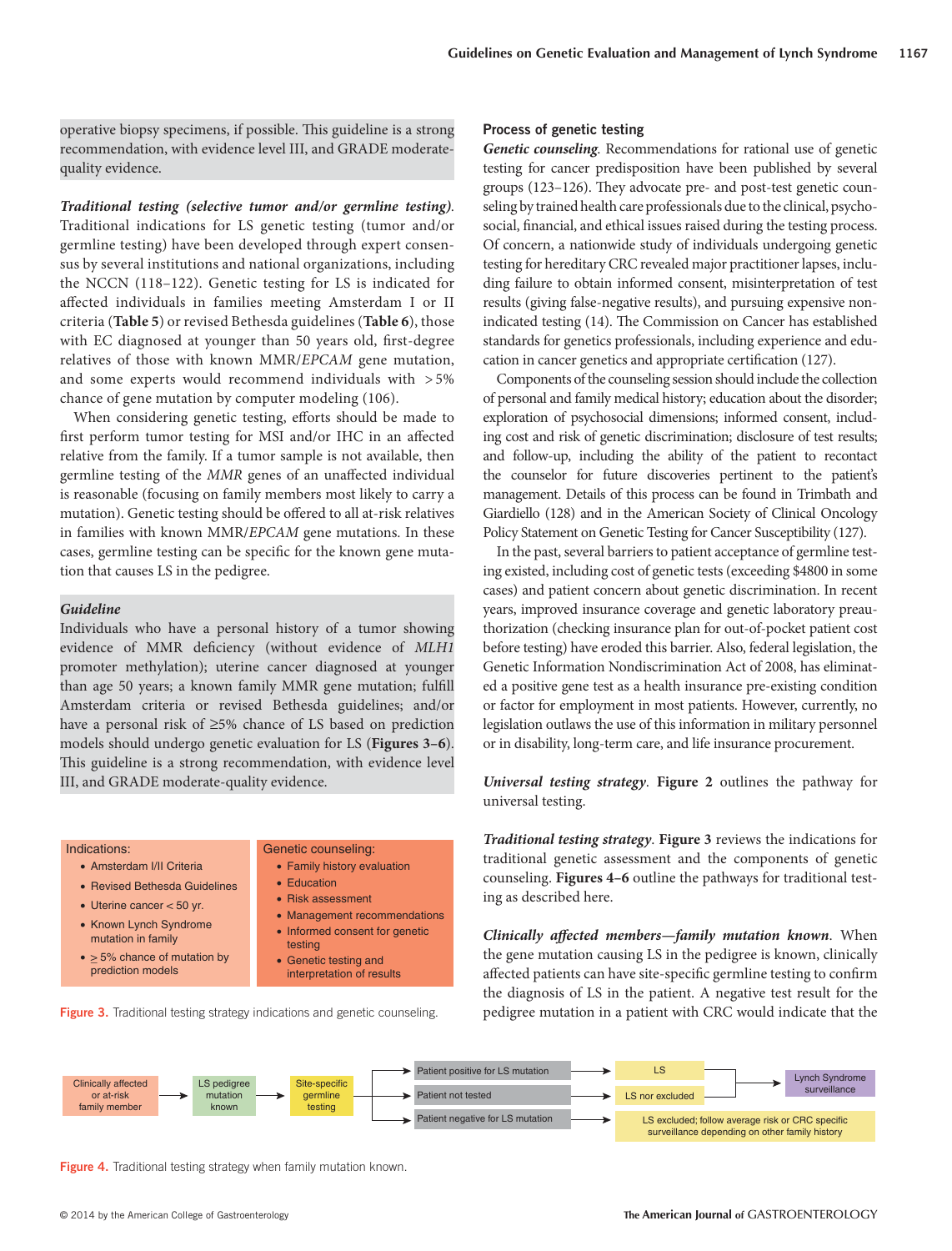

**Figure 5.** Traditional testing strategy when patient is clinically affected and the family mutation is unknown.



Figure 6. Traditional testing strategy of at-risk family member when family mutation is unknown.

patient does not have LS, but coincidentally developed a sporadic CRC (phenocopy) ( **Figure 4** ).

*Clinically affected member-family mutation not known.* Most often patients are affected with CRC in families meeting Amsterdam criteria or Bethesda guidelines, or with other indications for genetic testing, but no LS gene mutation has been established in the pedigree. In this circumstance, if the patient's CRC tissue is available (required by federal law to be kept for 7 years after procurement), MSI and/or IHC testing can be done on

tumor tissue. If microsatellite testing is stable and IHC reveals the presence of all 4 MMR proteins, then LS is essentially excluded and no additional testing is suggested. The interpretation of these results is that the patient has sporadic (noninherited) CRC. But consideration for the diagnosis of FCRCTX should be given in a patient with a family history meeting Amsterdam I criteria ( **Figure 5** ).

 Conversely, if MSI testing reveals high instability or IHC testing reveals absence of 1 or more MMR proteins, then, in most circumstances, germline testing of the MMR/*EPCAM* genes is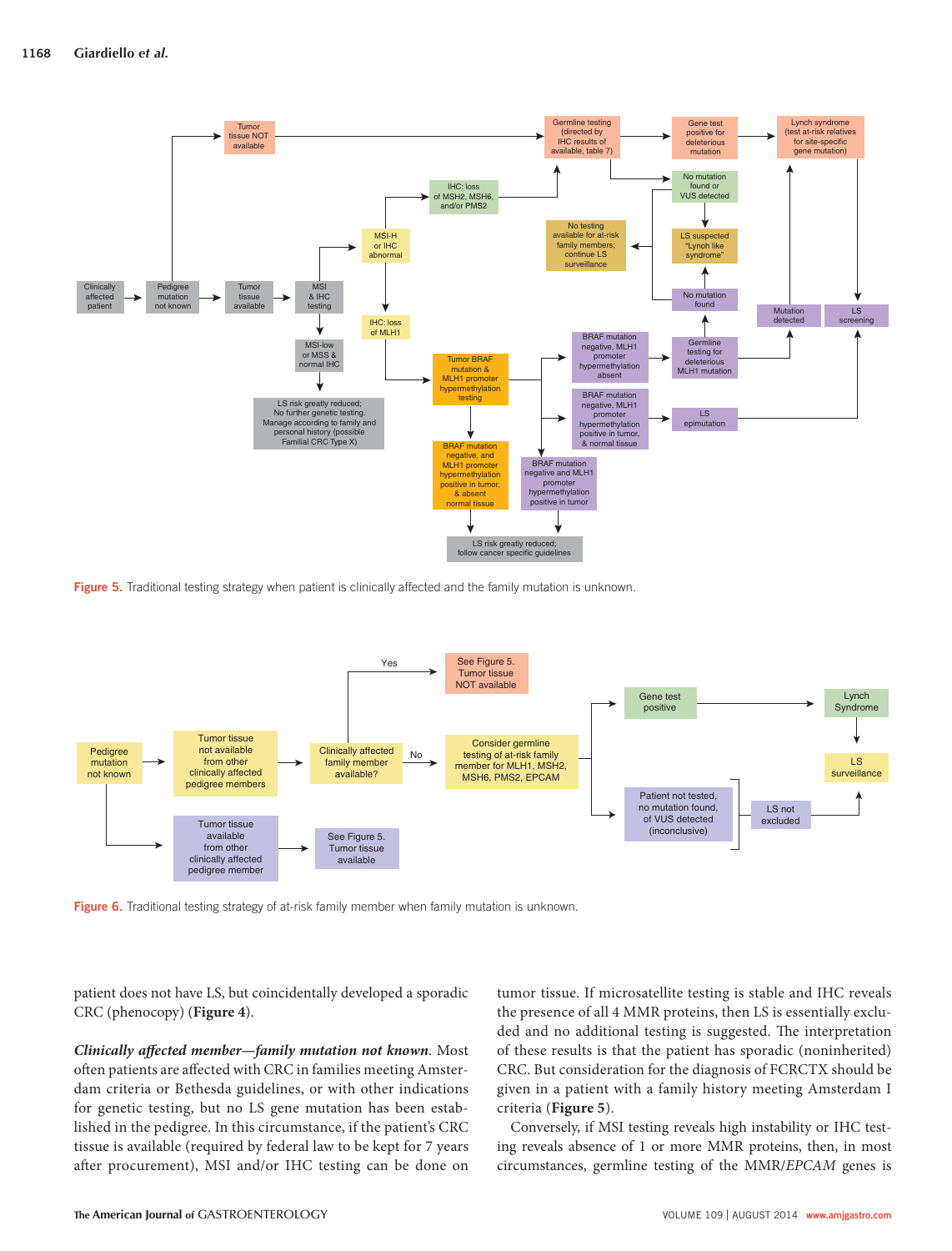| <b>MSI</b>        | MLH1      | MSH <sub>2</sub> | Immunohistochemistry protein expression<br>MSH <sub>6</sub> | PMS <sub>2</sub> | Possible causes                                            | <b>Additional tests</b>                                                                                                                                |
|-------------------|-----------|------------------|-------------------------------------------------------------|------------------|------------------------------------------------------------|--------------------------------------------------------------------------------------------------------------------------------------------------------|
| MSS/MSI-L         | $+$       | $^{+}$           | $+$                                                         | $+$              | Sporadic cancer                                            | None                                                                                                                                                   |
| MSI-H             | $+$       | $^{+}$           | $+$                                                         | $+$              | Germline mutation in MMR or EPCAM<br>genes                 | Consider MLH1, MSH2, then MSH6, PMS2,<br>EPCAM genetic testing                                                                                         |
| MSI-H             | <b>NA</b> | <b>NA</b>        | <b>NA</b>                                                   | <b>NA</b>        | Sporadic or germline mutation in the<br>MMR or EPCAM genes | Consider IHC to guide germline testing If IHC<br>is not done germline testing of MLH1, MSH2,<br>MSH6, PMS2, and EPCAM genes                            |
| MSI-H or NA       |           | $+$              | $+$                                                         |                  | Sporadic cancer or germline mutation of<br>MLH1            | Consider BRAF/MLH1 promoter methyla-<br>tion testing MLH1 genetic testing if no BRAF<br>mutation and absent hypermethylation or<br>if testing not done |
| MSI-H or NA       |           |                  | $+$                                                         | $+$              | Germline mutation MLH1                                     | MLH1 genetic testing                                                                                                                                   |
| MSI-H or NA       | $^{+}$    | $+$              | $+$                                                         |                  | Germline mutation of PMS2, rarely MLH1                     | PMS2 genetic testing if negative MLH1<br>testing                                                                                                       |
| MSI-H or NA       | $+$       |                  |                                                             | $+$              | Germline mutation of MSH2 or EPCAM,<br>rarely of MSH6      | Consider MSH2 genetic testing, if<br>negative EPCAM, if negative MSH6                                                                                  |
| MSI-H or NA       | $+$       |                  | $+$                                                         | $+$              | Germline mutation of MSH2                                  | MSH2 genetic testing if negative<br><b>EPCAM</b> testing                                                                                               |
| MSI-H MSI-L or NA | $+$       | $+$              |                                                             | $+$              | Germline mutation of MSH6, less likely<br>MSH <sub>2</sub> | MSH6 genetic testing if negative<br>MSH2 testing                                                                                                       |
|                   |           |                  |                                                             |                  |                                                            |                                                                                                                                                        |

**Table 8 . Colorectal cancer testing result and additional testing strategies** 

*Note*. Adapted from the National Comprehensive Cancer Network Clinical Practice Guidelines in Oncology: Colorectal Cancer Screening. Lynch syndrome. Version 2.2012. Available at: http://www.nccn.org/professionals/physiciangls/PDF/colorectal\_screening.pdf. (122).

MSI-L, microsatellite low; MSI, microsatellite high; MMR, mismatch repair genes (ie, MLH1, MSH2, MSH6, PMS2); NA, not available; +, protein present in tissue; -, protein not present in tissue.

warranted. Specific germline testing can be guided by IHC results (see **Table 8** ). Additional tumor testing for *BRAF* mutation and / or hypermethylation of the *MLH1* promoter should precede genetic testing when concomitant loss of MLH1 and PMS2 proteins is noted (caused by somatic hypermethylation of the *MLH1* promoter). Germline testing can result in the following possibilities: a deleterious (pathogenic) mutation of an MMR/*EPCAM* gene that confirms the diagnosis of LS in the patient and family; no mutation found—an inconclusive finding unless a deleterious mutation is found in other family members; and a variant of unknown significance-an inconclusive finding unless future status of the alteration is determined by the testing laboratory (a variant of unknown significance is a variation in a genetic sequence whose association with disease risk is unknown). In the latter 2 circumstances, when IHC reveals loss of MSH2, MSH6, or PMS 2 protein alone, suspicion of LS should be maintained and the diagnosis of Lynch-like syndrome entertained. When no germline mutation is found in patients with MLH1 protein loss, *BRAF* and *MLH1* promoter testing for hypermethylation can help differentiate between patients with somatic and germline mutations. Epigenetic mutations causing LS are very rare but are characterized by *MLH1* promoter methylation in both the tumor and normal tissue.

When tumor tissue of the clinically affected patient is not available, germline testing can be done. If a deleterious mutation is found, then the diagnosis of LS can be confirmed in the patient. If not, then the patient and family members should be treated as per the patient's personal and family history.

*Clinically unaffected (at-risk) member-family mutation known*. Mutation-specific germline testing can be done in the atrisk member when the family mutation is known and render a dichotomous test result. If the gene mutation is found (positive), the individual has LS; if the gene mutation is not found (negative), the person does not have LS ( **Figure 4** ).

*Clinically unaffected (at-risk) member—family mutation not* known. In this circumstance, first seek a clinically affected family member to genetically test to attempt to identify the family deleterious gene mutation (Figure 6). An affected family member is the most informative individual to test to find the pedigree mutation. Initially, an evaluation of the tumor is preferred to germline genetic testing if tissue is available. Once the deleterious mutation has been determined, the at-risk person can be definitively tested. If no clinically affected family member is available, germline testing of the at-risk person can be done. If a deleterious mutation is found in the unaffected member, then the diagnosis of LS is made. However, receiving results of "no mutation found" or "variant of unknown significance" are inconclusive results and no additional family genetic testing can be done.

 Of note, new types of mutations or genetic alterations are continuously being reported, such as the effect of *EPCAM* deletions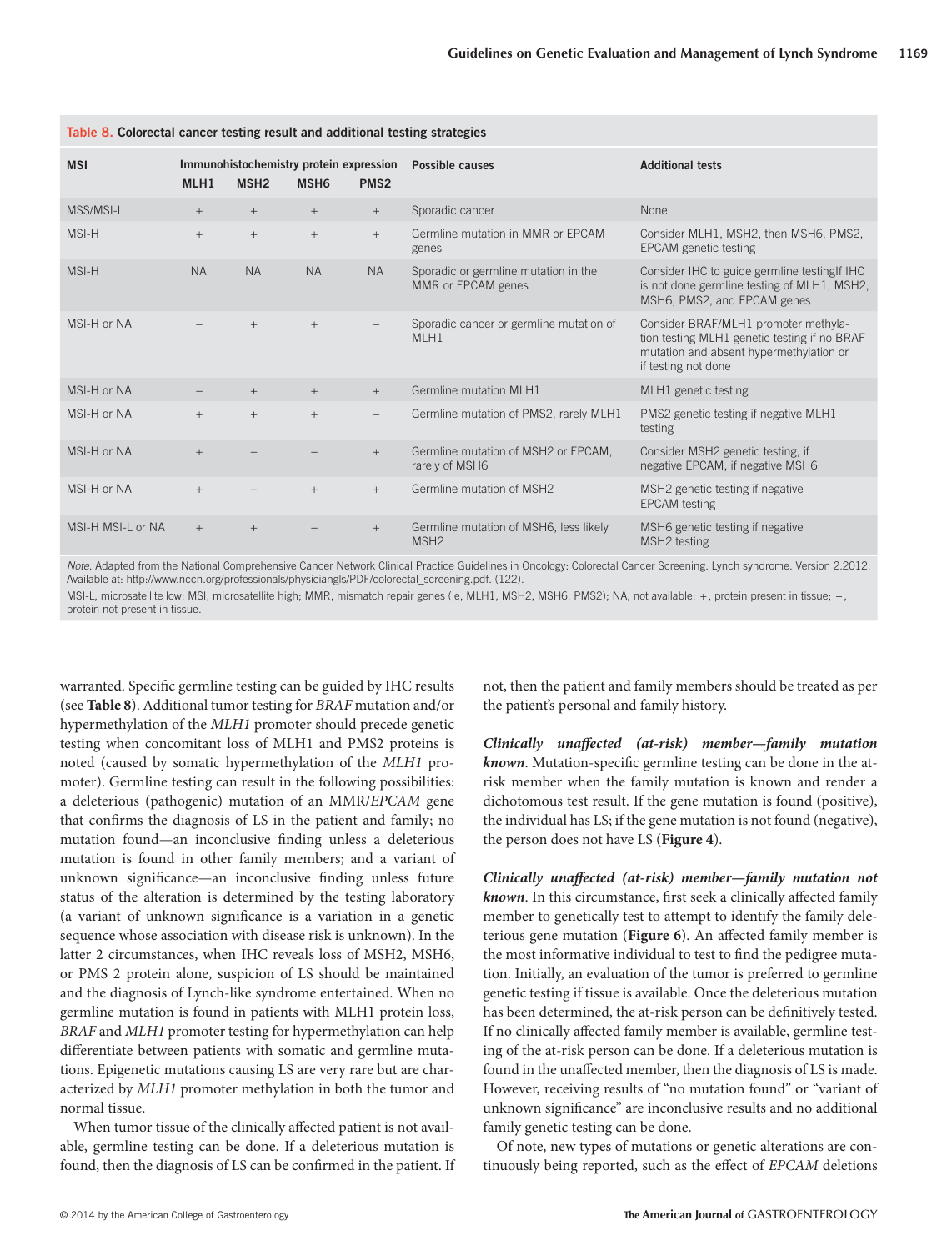| First author, year                   | Reference | <b>Subjects</b>                                                       | Design                                                                                                                                                  | <b>Findings</b>                                                                                                                        |
|--------------------------------------|-----------|-----------------------------------------------------------------------|---------------------------------------------------------------------------------------------------------------------------------------------------------|----------------------------------------------------------------------------------------------------------------------------------------|
| Järvinen, 1995                       | (129)     | 252 at-risk persons from<br>20 of 22 families with MMR<br>mutations   | Observational: all invited for colonoscopy<br>screening; 133 had every 3 y colono-<br>scopy, 118 declined colonoscopy                                   | 62% less CRC in screened ( $P=0.03$ )<br>Tumor stage more favorable in screened<br>No deaths in screened vs 5 deaths in<br>nonscreened |
| Järvinen, 2000                       | (130)     | 252 at-risk persons from<br>20 of 22 families with MMR<br>mutations   | Observational: follow-up of<br>reference 129                                                                                                            | 62% reduction in CRC in screened ( $P=0.02$ )<br>No deaths from CRC in screened vs 9 deaths<br>in nonscreened                          |
| de Vos tot Nederveen<br>Cappel, 2002 | (32)      | 857 members of 114<br>HNPCC or MMR-positive<br>families               | Observational: Tumor stage with more<br>frequent $(\leq 2$ y) vs less frequent colono-<br>scopy; 10-y risk of CRC with partial vs<br>subtotal colectomy | Earlier stage CRC with more frequent colono-<br>SCODV<br>15.7% risk of CRC with partial vs 3.4% with<br>subtotal colectomy at 10 y     |
| Dove-Edwin, 2005                     | (132)     | 554 at-risk members of<br>290 families with HNPCC<br>or MMR mutations | Prospective observational: evaluation of<br>efficacy of colonoscopy                                                                                     | Estimated 72% decrease in CRC death in<br>screened individuals                                                                         |
| Järvinen, 2009                       | (131)     | 242 MMR mutation-<br>positive and 367<br>mutation-negative subjects   | Observational: Cancer incidence/survival<br>at 11.5 y follow-up of colonoscopy<br>surveillance                                                          | No increase in cancer mortality in mutation<br>positive vs negative persons                                                            |
| Stuckless, 2012                      | (135)     | 322 MSH2 mutation<br>carriers                                         | Observational: Cancer incidence and<br>survival in 152 screened vs 170 not<br>screened by colonoscopy                                                   | Median age to CRC later in screened vs<br>nonscreened<br>Survival statistically improved in screened vs<br>nonscreened                 |

Table 9. Studies of colorectal screening in hereditary nonpolyposis colorectal cancer/Lynch syndrome

on *MSH2* expression, or the rare germline epimutations of *MLH1* . Also, commercial laboratories doing the germline testing might lack sensitive technology for determining genetic rearrangements (in which all of the genetic components are retained), or alterations in the promoters or introns of the DNA MMR genes. Consequently, families with suspicious clinical histories and concurrent evidence of MMR deficiency through tumor testing should be counseled to undergo periodic repeated assessments as new genetic data can emerge that ultimately elucidate the underlying cause of the cancer risk in their families. In addition, the use of genetic panels might uncover patients and families with forms of attenuated polyposis, such as MYH-associated polyposis, attenuated familial adenomatous polyposis, and polymerase proofreading polyposis; there is often blurring of the clinical presentations of these syndromes and LS.

# LYNCH SYNDROME MANAGEMENT

### **Screening**

 Patients with LS are at increased risk for the development of colorectal and extracolonic cancers at early ages. Although there is insufficient evidence to assess the benefit of annual history, physical examination, and patient and family education, expert opinion would recommend this practice starting at 20-25 years old. The use of other screening tests is discussed here.

*Colorectal cancer* . CRC prevention in LS families is guided by the distinctive characteristics of these malignancies, including the younger age of presentation, right-sided colon predominance, and rapid polyp growth with shorter dwell time before malignant conversion. Evidence for the effectiveness of colorectal screening

**The American Journal of** GASTROENTEROLOGY VOLUME 109 | AUGUST 2014 **www.amjgastro.com**

in decreasing CRC mortality has been documented in studies by Järvinen et al. (129-131). (Table 9). Persons at-risk for LS who took up colonoscopic surveillance had  $65\%$  ( $P=0.003$ ) fewer deaths from CRC compared with those who refused surveillance. Update of this Finnish study, which analyzed colonoscopic surveillance in LS mutation carriers, found no difference in CRC deaths between mutation carriers and mutation-negative relatives (131). Dove-Edwin *et al.* reported the results of a prospective observational study of colonoscopy surveillance of members in HNPCC or LS families revealing a 72% decrease in mortality from CRC in those undergoing screening (132). In several studies (32,133–135), more frequent colonoscopy screening  $(≤2$  years) was associated with earlier-stage CRC at diagnosis and less CRC than less frequent colonoscopy. At least every 2-year colonoscopic surveillance of LS patients is supported by the data presented here and the rapid adenoma – carcinoma sequence reported in these patients.

# *Guideline*

 Screening for CRC by colonoscopy is recommended in persons at risk (first-degree relatives of those affected) or affected with LS every 1 to 2 years, beginning between ages 20 – 25 years or 2 – 5 years before the youngest age of diagnosis of CRC in the family if diagnosed before age 25 years. In surveillance of MMR germline mutation-positive patients, consideration should be given to annual colonoscopy. The age of onset and frequency of colonoscopy in this guideline is in agreement with most organizations and authorities ( 122,131,136 – 138). This guideline is a strong recommendation, with evidence level III, and GRADE moderate-quality evidence ( **Table 10** ).

 In carriers of deleterious *MSH6* and *PMS2* mutations, the risk of CRC is lower and age at diagnosis later (22,25) than in patients with *MLH1 and MSH2* mutations. In these affected individuals,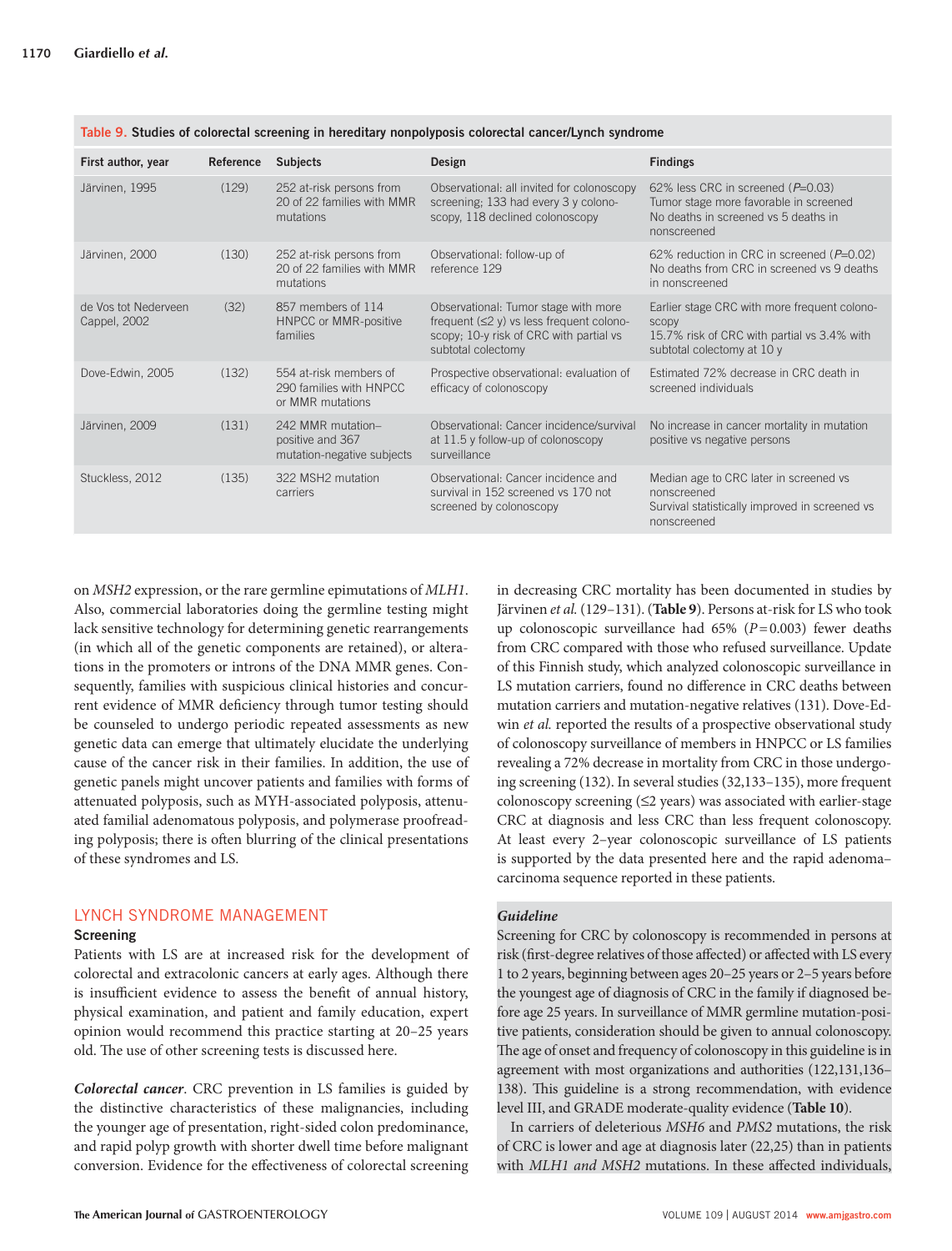| <b>Intervention</b>                             | Recommendation                                                                                                                                                                                                                                                     | Strength of recommendation                                                                                                                                                                 |
|-------------------------------------------------|--------------------------------------------------------------------------------------------------------------------------------------------------------------------------------------------------------------------------------------------------------------------|--------------------------------------------------------------------------------------------------------------------------------------------------------------------------------------------|
| Colonoscopy                                     | Every $1-2$ y beginning at age $20-25$ y or $2-5$ y younger than youngest<br>age at diagnosis of CRC in<br>family if diagnosis before age 25 y<br>Considerations: Start at age 30 y in MSH6 and 35 in PMS2 families<br>Annual colonoscopy in MMR mutation carriers | Strong recommendation:<br>Level of evidence (III): well-designed and conducted<br>cohort or case-controlled studies from more than 1<br>group with cancer<br><b>GRADE</b> rating: moderate |
| Pelvic examination with<br>endometrial sampling | Annually beginning at age 30-35 y                                                                                                                                                                                                                                  | Offer to patient:<br>Level of evidence (V): expert consensus<br><b>GRADE</b> rating: low                                                                                                   |
| Transvaginal ultrasound                         | Annually beginning at age 30-35 y                                                                                                                                                                                                                                  | Offer to patient:<br>Level of evidence (V): expert consensus<br><b>GRADE</b> rating: low                                                                                                   |
| EGD with biopsy of the<br>gastric antrum        | Beginning at age 30–35 y and subsequent surveillance every 2–3 y<br>can be considered based on patient risk factors                                                                                                                                                | Offer to patient:<br>Level of evidence (V): expert consensus<br><b>GRADE</b> rating: low                                                                                                   |
| <b>Urinalysis</b>                               | Annually beginning at age 30-35 y                                                                                                                                                                                                                                  | Consideration:<br>Level of evidence (V): expert consensus<br><b>GRADE</b> rating: low                                                                                                      |
|                                                 |                                                                                                                                                                                                                                                                    |                                                                                                                                                                                            |

**Table 10 . Guidelines for screening at-risk or affected persons with Lynch syndrome** 

EGD, esophagogastroduodenoscopy; GRADE, Grades of Recommendation, Assessment, Development, and Evaluation.

consideration could be given to starting screening at age 30 years in *MSH6* and 35 years in *PMS2* carriers, unless an early-onset cancer exists in a given family.

*Endometrial cancer* . EC is the second most common cancer occurring in LS. Estimates of the cumulative lifetime risk of EC in LS patients range from 21 to 60%, with variability depending on specific gene mutation; reports of age at diagnosis of this malignancy are clearly a decade or more younger than sporadic EC, but range from 48 to 62 years old.

 Due to the worrisome cumulative risk of EC, several annual screening modalities have been proposed, including pelvic examinations, transvaginal ultrasound, endometrial sampling, and CA-125 testing. Few studies of these interventions have been conducted. At present, the literature reports reveal no evidence of survival benefit from endometrial surveillance (Table 11). Decrease in death from EC can be difficult to prove because 75% of LS patients with EC present with stage I disease and have an 88% 5-year survival rate. Investigation of transvaginal ultrasound reveals poor sensitivity and specificity for the diagnosis of EC in this population (139-141). However, endometrial sampling appears useful in identifying some asymptomatic patients with EC and those with premalignant endometrial lesions (142-144) (Table 11).

## *Guideline*

Screening for EC should be offered to women at risk for or affected with LS by pelvic examination and endometrial sampling annually starting at age 30-35 years (Table 10). The strength of evidence for this guideline is expert consensus — level V, GRADE low-quality evidence, and is in concert with other expert opinion (122,137,138).

**Ovarian cancer**. Estimates of the cumulative lifetime risk of ovarian cancer in LS patients ranges from 0.3 to 20%. Currently, no studies on the effectiveness of ovarian screening are available for women in LS families. In patients with hereditary breast cancer from mutation of BRCA1 or BRCA2 at increased risk for ovarian cancer, 1 investigator found transvaginal ultrasound and CA-125 screening not useful (145).

# *Guideline*

Screening for ovarian cancer should be offered to women at risk for or affected with LS by transvaginal ultrasound annually starting at age 30–35 years (**Table 10**). The strength of evidence for this guideline is expert consensus — level V and GRADE low-quality evidence. In the absence of data on this issue, several consensus panels have suggested that transvaginal ultrasound for ovarian cancer is a screening consideration in LS (122,137,138).

*Prophylactic hysterectomy and oophorectomy* . As discussed here, patients with LS have substantial risk for uterine and ovarian cancer. One US study showed benefit for prophylactic gynecologic surgery to reduce or eliminate gynecologic cancer (146) ( **Table 11** ). Retrospective analysis of 315 women with MMR mutations who did and did not have gynecologic surgery revealed no cancers in the surgical group compared with a 33 and 5.5 % rate of uterine and ovarian cancer, respectively, in the nonsurgical group (146). Cost-effectiveness analysis modeling of gynecologic screening vs prophylactic gynecologic surgery (hysterectomy and bilateral salpingo-oopherectomy) in a theoretical population of 30 – year-old women with LS revealed that prophylactic surgery had lower cost and higher quality-adjusted life-years ( 147 ). An additional modeling study evaluated multiple screening and surgical strategies. This investigation concluded that annual screening starting at age 30 years followed by prophylactic surgery at age 40 years was the most effective gynecologic cancer prevention strategy, but incremental benefit over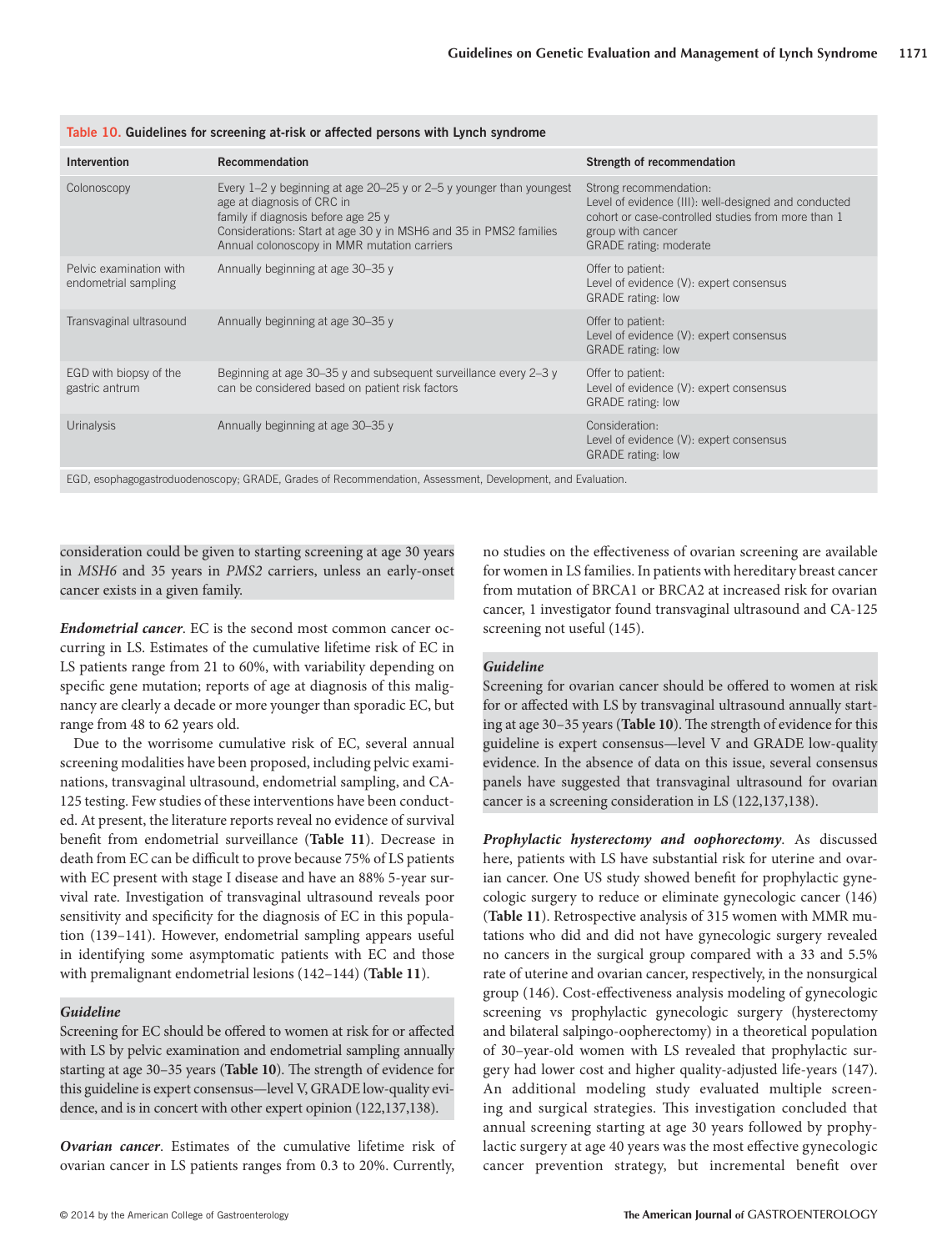| First author, year         | Reference | <b>Subjects</b>                                                                                   | Design                                                                                                                                                                            | <b>Findings</b>                                                                                                                                                                                                                          |
|----------------------------|-----------|---------------------------------------------------------------------------------------------------|-----------------------------------------------------------------------------------------------------------------------------------------------------------------------------------|------------------------------------------------------------------------------------------------------------------------------------------------------------------------------------------------------------------------------------------|
| Dove-Edwin, 2002           | (139)     | 292 women from HNPCC<br>or HNPCC-like families                                                    | Observational: all offered trans-<br>vaginal ultrasound                                                                                                                           | 2 cases of EC presented with symptoms, neither detected<br>by ultrasound                                                                                                                                                                 |
| Rijcken, 2003              | (140)     | 41 women with MMR<br>mutations or fulfilled<br>Amsterdam I criteria<br>followed for median of 5 y | Observational: all offered annual<br>pelvic examination, transvaginal<br>ultrasound, CA-125                                                                                       | 17 of 179 ultrasounds gave reason for endometrial<br>sampling with 3 premalignant lesions noted; 1 interval EC<br>presented symptomatically                                                                                              |
| Renkonen-Sinisalo,<br>2007 | (141)     | 175 women with MMR<br>mutations                                                                   | Observational: all offered<br>transvaginal ultrasound and<br>endometrial biopsy                                                                                                   | 14 cases of EC; 11 diagnosed by surveillance<br>Biopsy diagnosed 8 of 11 ECs and 14 cases of premalig-<br>nant hyperplasia<br>Ultrasound indicated 4 EC cases but missed 6 others<br>4 cases of ovarian cancer, none found by ultrasound |
| Lécuru, 2008               | (142)     | 62 women (13 with<br>MMR mutation, 49 met<br>Amsterdam II criteria)                               | Observational: annual hysteros-<br>copy and endometrial biopsy                                                                                                                    | 3 malignancies in 3 patient with abnormal bleeding;<br>3 cases of hyperplasia in asymptomatic patients;<br>hysteroscopy 100% sensitive for cancer or hyperplasia                                                                         |
| Gerritzen, 2009            | (143)     | 100 women from families<br>with MMR mutation                                                      | Observational: annual trans-<br>vaginal ultrasound, CA-125,<br>endometrial sampling                                                                                               | 3 atypical hyperplasias and 1 endometrial cancer<br>diagnosed 1 stage III ovarian cancer developed<br>despite ultrasound                                                                                                                 |
| Stuckless, 2013            | (144)     | 174 women with MSH2<br>gene mutation                                                              | Case-control: Cases: 54 patients<br>with at least 1 screening<br>examination (transvaginal,<br>endometrial biopsy or CA-125<br>test) Controls: matched women<br>without screening | Stage I/II cancer diagnosed in 92% of screened patients<br>compared with 71% in control group (P=0.17)<br>2 of 3 deaths in the screened group from ovarian cancer                                                                        |
| Schmeler, 2006             | (146)     | 315 women with MMR<br>mutation with and without<br>gynecologic surgery                            | Retrospective: risk of uterine<br>and ovarian cancer in patients<br>with and without prophylactic/<br>clinically indicated gynecologic<br>surgery                                 | No uterine or ovarian cancer in surgery group vs 33 and<br>5% cancer, respectively, in nonsurgery group                                                                                                                                  |

Table 11. Studies of endometrial and ovarian cancer screening and prophylactic surgery in hereditary nonpolyposis colorectal cancer/Lynch **Syndrome** 

prophylactic surgery at age 40 years alone was attained at substantial cost (148).

# *Guideline*

 Hysterectomy and bilateral salpingo-oophorectomy should be recommended to women with LS who have finished childbearing or at age 40 years ( **Table 12** ). Patient considerations in this decision could include differences in uterine cancer risk, depending on MMR gene mutation; morbidity of surgery; and the risk of menopausal symptoms, osteoporosis, and cardiac disease if hormone replacement therapy is not given. The strength of evidence for this guideline is observational study — level IV and GRADE moderate-quality evidence. This recommendation is in agreement with the Mallorca Group (138). The NCCN recommends considering prophylactic surgery after child bearing is completed (122).

*Gastric cancer* . Some studies have estimated the lifetime risk of gastric cancer in LS as high as 13%, but currently this appears to be much lower in North America and Western Europe. A carefully conducted time trend study of gastric cancer found an 8.0%. and 5.3% lifetime risk of this malignancy in males and females with MMR gene mutation, respectively, and lack of familial clustering (47). The majority of gastric cancers in LS

patients appear to be histologically classified as intestinal type ( 45,47 ) and, consequently, potentially amenable to endoscopic surveillance.

 Data on screening for gastric cancer are lacking. However, Renkonen-Sinisalo *et al.* ( 149 ) reported that precursor lesions for gastrointestinal cancer, including *Helicobacter pylori* infection, and intestinal metaplasia were seen in 26 and 14%, respectively, of patients with MMR mutations ( **Table 13** ).

# *Guideline*

Screening for gastric cancer should be considered in persons at risk for or affected with LS by esophagogastroduodenoscopy (EGD) with gastric biopsy of the antrum at age 30-35 years with treatment of *H pylori* infection when found. Subsequent, surveillance every 2–3 years can be considered based on individual patient risk factors (Table 10). The strength of evidence for this guideline is expert consensus — level V and GRADE low-quality evidence.

This guideline is in concert with that of the NCCN (122). The Mallorca group recommends initial screening EGD with biopsy without a recommendation for ongoing surveillance (138).

*Small intestinal cancer*. The lifetime risk for this cancer ranges from 0.4 to 12.0% (17,28,39,40,44,48). Two large studies of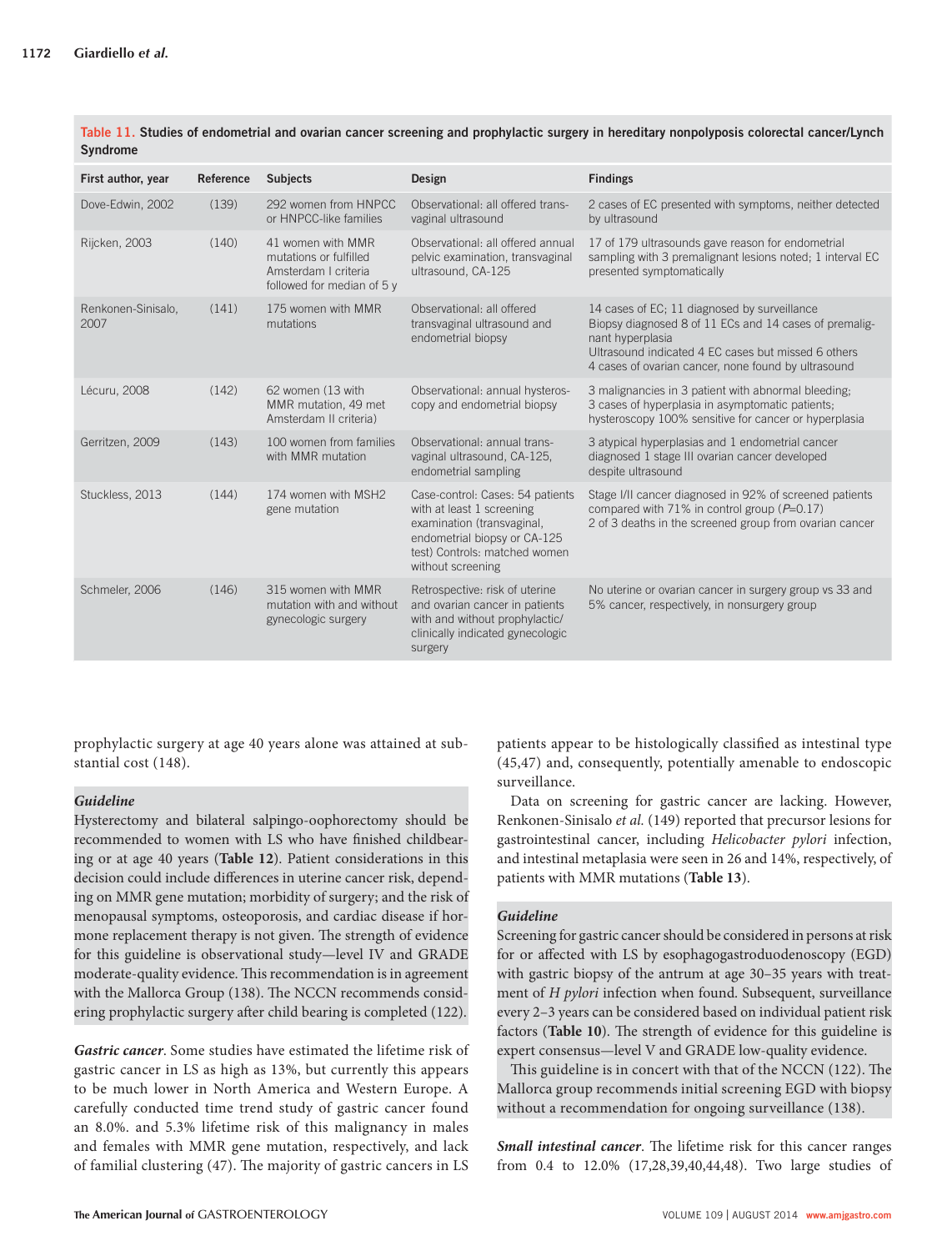| <b>Intervention</b>                                 | Recommendation                                                                                                                                                             | Strength of recommendation                                                                                                                                                              |
|-----------------------------------------------------|----------------------------------------------------------------------------------------------------------------------------------------------------------------------------|-----------------------------------------------------------------------------------------------------------------------------------------------------------------------------------------|
| Colectomy with ileorectal<br>anastomosis            | Patients with colon cancer or colorectal neoplasia not<br>removable by endoscopy<br>Consideration for less extensive surgery in patients<br>older than age 60-65 y         | Strong recommendation: Level of evidence (III): well-designed and<br>conducted cohort or case-controlled studies from more than 1 group<br>with cancer<br><b>GRADE</b> rating: moderate |
| Hysterectomy and bilateral<br>salpingo-oophorectomy | After childbearing or age 40 y                                                                                                                                             | Recommendation: Level of evidence (IV): observation study<br><b>GRADE</b> rating: moderate                                                                                              |
| Daily aspirin                                       | Treatment of an individual patient with aspirin is a<br>consideration after discussion of patient-specific risks,<br>benefits, and uncertainties of treatment is conducted | Consideration: Level of evidence (I): randomized controlled study<br><b>GRADE</b> rating: moderate                                                                                      |

#### **Table 12 . Guidelines for management of affected persons with Lynch syndrome**

### Table 13. Studies of screening for extracolorectal/gynecological cancers in hereditary nonpolyposis colorectal cancer/Lynch syndrome

| First author, year                   | <b>References</b> | <b>Subjects</b>                                                               | Design                                                                                                   | <b>Findings</b>                                                                                                                                                                                        |
|--------------------------------------|-------------------|-------------------------------------------------------------------------------|----------------------------------------------------------------------------------------------------------|--------------------------------------------------------------------------------------------------------------------------------------------------------------------------------------------------------|
| Renkonen-Sinisalo.<br>2002 (gastric) | (149)             | 73 patients with MMR<br>mutation; 32 MMR mutation-<br>negative family members | Observational: upper endo-<br>scopy with gastric biopsies                                                | In MMR gene-positive patients: <i>H pylori</i> in 26%,<br>atrophy 14%, intestinal metaplasia 14%<br>No statistical difference between gene-positive and<br>gene-negative groups                        |
| Saurin, 2010<br>(small bowel)        | (151)             | 35 patients with MMR<br>mutations                                             | Observational: capsule endo-<br>scopy and CT enteroclysis<br>screening of small bowel                    | Small bowel neoplasms 8.6% (1 patient with jejunal<br>carcinoma and 2 with jejunal adenoma)<br>Capsule endoscopy found all lesions; CT enteroscopy<br>found cancer but missed adenomas                 |
| Myrhøj, 2008<br>(urinary)            | (152)             | 977 at-risk persons in families<br>suspected to have HNPCC/LS                 | Observational: retrospective<br>review of screening urine<br>cytology and diagnosis of<br>urinary cancer | 0.1% of urine cytology examinations lead to diagnosis<br>of urothelial tumor<br>10 times more urine cytology examinations lead to<br>false-positive diagnosis<br>Sensitivity of urine cytology was 29% |

extracolonic cancer in patients with MMR mutations came to opposite conclusions, with lifetime risks of 0.6 and 12%, respectively (17,48). Another investigation revealed that the majority of small bowel cancers in an LS cohort were located in the duodenum or ileum (150) and within the reach of EGD and colonoscopy with dedicated ileal intubation. There appears to be no evidence of familial clustering of this extracolonic malignancy (46).

 Studies of small bowel screening in LS patients are lacking. However, one screening investigation of 35 gene mutation carriers found that 2 had jejunal adenomas and 1 had a jejunal cancer ( 151 ) ( **Table 13** ). Six additional patients had capsule endoscopy images of uncertain clinic relevance, prompting additional invasive investigation in 5 patients. A recent publication suggested that routine surveillance of the small bowel in LS was not cost efficient (46). However this calculation could change with additional literature evidence.

### *Guideline*

 Routine screening of the small intestine is not recommended. This guideline is in concert with the Mallorca group (138), which does not recommend routine screening of the small intestine, but suggests attention to investigation of the distal duodenum and ileum during endoscopic studies. The NCCN suggests capsule endoscopy screening can be considered (122) at 2-3 year intervals beginning at age 30-35 years.

*Urinary cancer* . Estimates of the lifetime risk of urinary tract cancer in LS ranges from 0.2 to 25% in men with MSH2 mutations. This includes elevated risk for transitional cell carcinoma of the ureter, renal pelvis, and bladder ( 17,28,39,40,44,48,49,152,153 ). Currently, a dearth of literature on screening for urinary cancer in LS patients exists. One retrospective study evaluating screening for urinary cancer by urine cytology in individuals in HN-PCC or LS families found poor sensitivity (29%) in diagnosing cancer in asymptomatic patients and production of many falsepositive results requiring invasive investigation (152) (Table 13). Screening studies have not been effective with urine cytology and urinalysis for microscopic hematuria for urinary cancer in the general population and in groups at higher risk for bladder cancer from environmental factors (154,155). The benefit of ultrasound screening is unknown. In summary, limited data exist to advocate urinary screening. Expert consensus concludes that urinalysis is inexpensive, noninvasive, usually part of a routine physical examination, easily done, and should be considered in LS patients. Future studies could change this consideration.

### *Guideline*

 Screening for cancer of the urinary tract should be considered for persons at risk for or affected with LS, with urinalysis annually starting at age 30-35 years (Table 10). The strength of evidence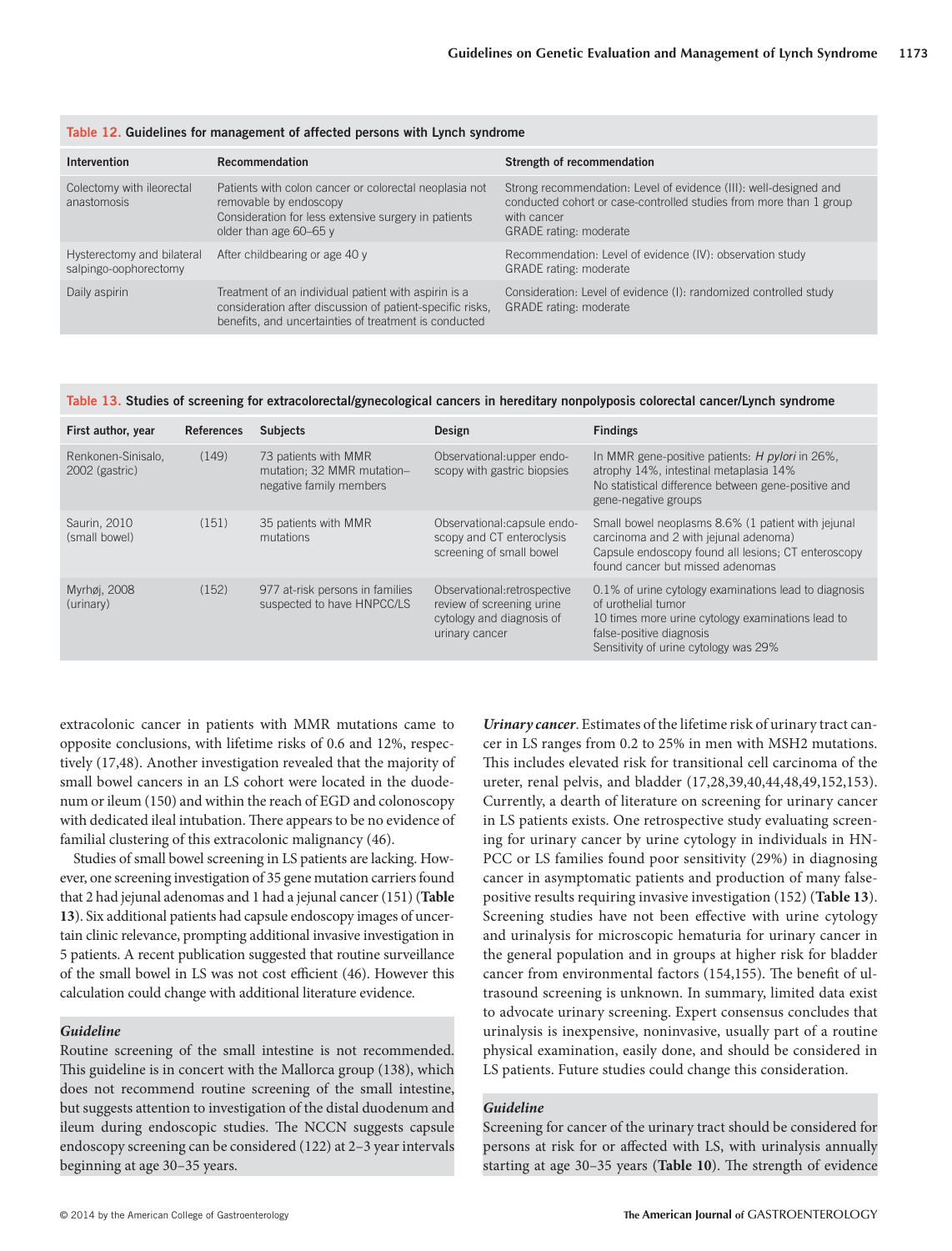for this guideline is expert consensus — level V and GRADE lowquality evidence. The guideline is in concert with the NCCN (122). The Mallorca group (138) does not recommend routine screening for urinary cancers.

*Pancreatic cancer* . Risk of pancreatic cancer in LS patients was noted to be elevated in 2 cohort studies. In 1 study, the standardized incident ratio for pancreatic cancer was 10.7 (95% confidence interval:  $2.7-47.7$ ), with a 10-year cumulative risk of 0.95% (51), and the other reported a 8.6-fold increase (95% confidence interval:  $4.7-15.7$ ), with cumulative risk of  $3.7\%$  by age 70 years (50). In 1 investigation, the risk of pancreatic cancer was not elevated in a cohort in which the pancreatic cancers were validated by dedicated histologic review (52).

# *Guideline*

Routine screening of the pancreas is not recommended. The benefit of screening for pancreatic cancer with this magnitude of risk is not established. This recommendation is in concert with other societies (122,138). However, an international pancreas consensus panel recommends that MMR gene mutation carriers with 1 affected first degree relative with pancreatic cancer should be considered for screening (156).

**Other cancers**. There are conflicting data about the risk of several extracolonic cancers in patients with LS patients. With regard to prostate cancer, several studies have revealed no significantly increased risk of this malignancy (42,51). Other investigations draw opposite conclusions, with relative risk ranging from 2.5 – to 10-fold and lifetime risk ranging from 9 to 30% by age 70 years ( 48,53,59,157 ). In breast cancer, inconsistent data exist. One large study revealed no increased risk in LS patients (46). In contrast, a British study of 121 MMR mutation families found an increased risk of breast cancer for positive and obligate *MLH1* mutation carriers with a cumulative risk of 18.2% to age 70 years (95% CI: 11.9-24.5), but not for *MSH2* carriers (44). A German and Dutch study found a mild increase in cumulative risk of breast cancer of 14% by age 70 years (48). In a recent prospective study of patients with MMR mutations an increased cumulative risk of breast cancer of 4.5 % during 10 years of observation was noted (standardized incident ratio = 3.95; 95% CL: 1.59-8.13) (51).

# *Guideline*

 Routine screening of the prostate and breast cancer is not recommended beyond what is advised for the general population. This recommendation is in concert with other societies (122,138).

# **Treatment**

**Colectomy**. The treatment for patients with colon cancer or premalignant polyps that cannot be removed by colonoscopy is colectomy. The risk of metachronous CRC after partial colectomy is summarized in **Table 14** . With partial colectomy, a high 10-year cumulative risk of CRC (16%-19%) is reported in several studies, even in those patients undergoing vigilant colonoscopic surveillance (32-34). and is ingravescent with longer observation.

This risk is substantially reduced if a subtotal (anastomosis of the small bowel to sigmoid) or total (ileorectal anastomosis) colectomy is performed  $(0-3.4%)$   $(32-34)$ . In a Dutch study, no difference in global quality of life was noted between 51 LS patients who underwent partial colectomy, and 53 who underwent subtotal colectomy, although functional outcomes (eg, stool frequency, stool-related aspects, and social impact) were worse after subtotal colectomy than after partial colectomy (158). Comparison of life expectancy gained performing total colectomy vs hemicolectomy in LS patients at ages 27, 47, and 67 years by Markov modeling was 2.3, 1, and 0.3 years, respectively (159). These investigators concluded that total colectomy is the preferred treatment in LS, but hemicolectomy might be an option in older patients.

Although most LS CRCs are right sided, up to 20% can occur in the rectum. When this happens surgical decision making needs to include the use of neoadjuvant chemoradiation and consideration of total protocolectomy and ileal pouch-anal anastomosis. This surgical option is commonly performed in familial adenomatous polyposis patients with severe rectal polyposis or cancer. However, familial adenomatous polyposis patients are usually younger than those with LS, in whom this operation would pose a significant challenge to surgical recovery and postoperative quality of life. However, Kalady *et al.* found a risk of metachronous advanced neoplasia (cancer and severe dysplasia) of 51 % in HNPCC patients who had an anterior resection for rectal cancer (160). Win *et al.* found the overall risk of cancer to be 24.5% and a cumulative risk to 30 years of 69% (33). Therefore, total proctocolectomy with ileal pouch-anal anastomosis is an important option to discuss with patients with rectal cancer and LS.

## *Guideline*

 Colectomy with ileorectal anastomosis is the primary treatment of patients affected with LS with colon cancer or colon neoplasia not removable by endoscopy (Table 12). Consideration for less extensive surgery should be given in patients older than 60-65 years of age and those with underlying sphincter dysfunction. This guideline is a strong recommendation with level III evidence and GRADE moderate-quality evidence. The NCCN (122) and Mallorca group (138) both recommend colectomy with ileorectal anastomosis with no deference to patient age.

*Chemoprevention* . Resistant starch and aspirin have been assessed as chemopreventive agents in patients with LS ( **Table 15** ). The Colorectal/Adenoma/Carcinoma Prevention Programme 2 (CAPP2) was a randomized placebo-controlled trial with a  $2 \times 2$ design investigating the effect of resistant starch (Novelose) 30 g/d and aspirin 600 mg/d taken up to 4 years on development of colorectal adenoma and cancer ( 161 ). Th is study randomized 727 participants to starch or placebo and 693 between aspirin and placebo. The use of resistant starch, aspirin, or both had no effect on the incidence of colorectal neoplasia in LS carriers during a mean period of follow-up of 29 months. CAPP2 follow-up analysis of the long-term effect (median follow-up of 52.7 months) of resistant starch again revealed no effect on CRC development (162).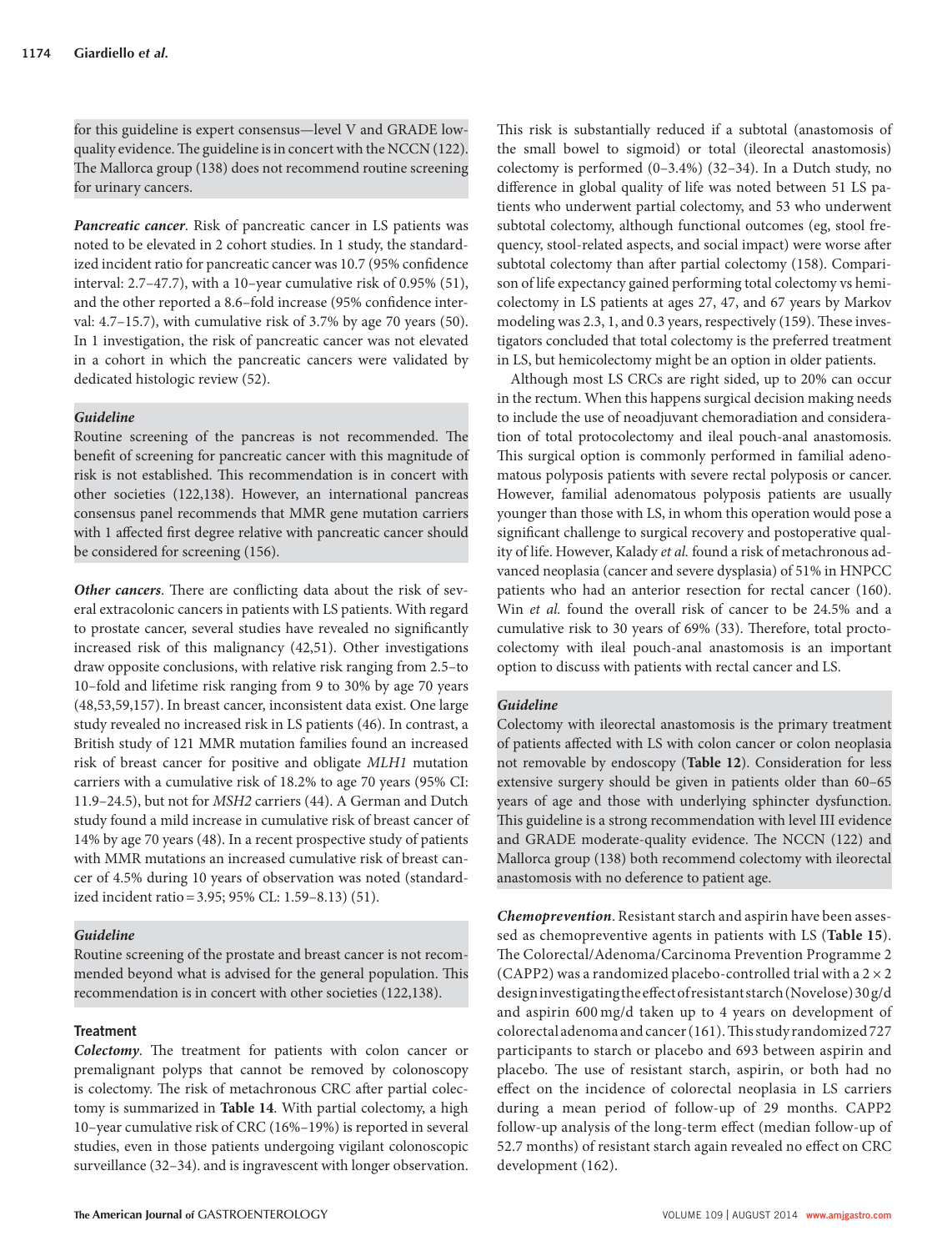| First author, year                   | Reference | <b>Subjects</b>                                                                                                                                                                 | Design                                                                                                                                      | <b>Findings</b>                                                                                                                                           |
|--------------------------------------|-----------|---------------------------------------------------------------------------------------------------------------------------------------------------------------------------------|---------------------------------------------------------------------------------------------------------------------------------------------|-----------------------------------------------------------------------------------------------------------------------------------------------------------|
| de Vos tot Nederveen<br>Cappel, 2002 | (31)      | 110 patients with MMR gene mutation<br>or meet HNPCC criteria with CRC and<br>partial colectomy; 29 MMR gene mutation<br>patients with colorectal cancer and total<br>colectomy | Observational: risk of colorectal cancer<br>in patients with partial vs subtotal<br>colectomy                                               | 10-y cumulative risk of colo-<br>rectal cancer 15.7% with partial<br>colectomy and 3.4% after subtotal<br>colectomy                                       |
| Win, 2013                            | (33)      | 79 patients with MMR gene mutation and<br>proctectomy for rectal cancer undergoing<br>post surgical surveillance by colonoscopy<br>on average every 1.6 y                       | Observational: retrospective cohort<br>study of risk of metachronous colon<br>cancer after surgery                                          | Cumulative risk of colon cancer<br>was 19%, 47%, 69% at 10, 20,<br>and 30 y, respectively                                                                 |
| Parry, 2001                          | (32)      | 332 MMR gene mutation carriers with<br>CRC and partial colectomy; 50 patients<br>with CRC and extensive colectomy                                                               | Observational: retrospective cohort<br>study of risk of colorectal cancer<br>in patients with partial vs subtotal<br>colectomy              | Cumulative risk of colon cancer<br>was 16%, 41%, 62% at 10, 20,<br>and 30 y respectively<br>None of patients with extensive<br>surgery diagnosed with CRC |
| <b>Kalady, 2012</b>                  | (160)     | 55 HNPCC patients with proctectomy for<br>rectal cancer undergoing postsurgical<br>surveillance by colonoscopy                                                                  | Observational: retrospective cohort<br>study of risk of advanced neoplasia<br>(cancer and severe dysplasia) in<br>patients with proctectomy | 55% advanced neoplasia (15.2%)<br>developed colon cancer at median<br>of $6y$                                                                             |

### **Table 14 . Risk of metachronous colorectal cancer in Lynch syndrome patients with colectomy**

### **Table 15 . Chemopreventive trials in Lynch syndrome**

| First author, year             | Reference | <b>Subjects</b>                     | Design                                                                                                                                                                  | <b>Findings</b>                                                                                                                                                                                                                                                                        |
|--------------------------------|-----------|-------------------------------------|-------------------------------------------------------------------------------------------------------------------------------------------------------------------------|----------------------------------------------------------------------------------------------------------------------------------------------------------------------------------------------------------------------------------------------------------------------------------------|
| Burn, 2008<br>(CAPP2 study)    | (161)     | 1071 LS patients<br>from 43 centers | Randomized, placebo-controlled, $2 \times 2$ design<br>727 randomized to resistant starch (30 g/d)<br>or placebo; 693 randomized to aspirin<br>(600 mg/d) or no aspirin | No effect on incidence of colorectal adenomal<br>cancer by starch or aspirin or both at mean<br>follow-up of 29 months                                                                                                                                                                 |
| Mathers, 2012<br>(CAPP2 study) | (162)     | 918 LS patients<br>from 43 centers  | Long-term follow-up report on randomized,<br>placebo-controlled, $2 \times 2$ design<br>463 randomized to resistant-starch:<br>455 randomized to placebo                | No effect on incidence of CRC by starch at<br>median follow-up of 52.7 months                                                                                                                                                                                                          |
| Burn, 2011<br>(CAPP2 study)    | (163)     | 861 LS patients<br>from 43 centers  | Long-term follow-up report on randomized,<br>placebo-controlled, $2 \times 2$ design<br>427 randomized to aspirin (600 mg/d);<br>434 randomized to placebo              | 600 mg aspirin/d for mean of 25 months<br>reduced cancer incidence after 55.7 months<br>Time to first CRC hazard ratio (HR) by per<br>protocol analysis, 0.41 (95% CI: 0.19-0.86;<br>$P=0.02$ ); intention-to treat analysis of all LS<br>cancers. HR=0.65: 95% CI: 0.42-1.00: P=0.05) |

The CAPP2 investigators also evaluated the long-term effect of 600 mg of aspirin on CRC development ( 163 ). At a mean follow-up of 55.7 months, intention-to-treat analysis of time to first CRC showed a hazard ratio of 0.63 (95 % CL: 0.35 – 1.13; *P* = 0.12). For participants completing 2 years of intervention (258 on aspirin and 250 on placebo) per-protocol analysis yielded a hazard ratio of 0.41 (95% CL: 0.19-0.86; *P* = 0.02). An intention-to-treat analysis of all LS cancers (ie, colorectal, endometrial, ovarian, pancreatic, small bowel, gallbladder, ureter, stomach, kidney, and brain) revealed a protective effect of aspirin vs placebo (hazard ratio = 0.65; 95% CL: 0.42-1.00; *P* = 0.05). During the intervention, adverse events did not differ between aspirin and placebo groups.

The chemoprotective effect of aspirin on colorectal and extracolonic cancer noted in the CAPP2 study of LS patients is supported by a recent meta-analysis of randomized trials of daily aspirin use vs no aspirin (primarily in patients with cardiovascular disease) with a mean duration of treatment of 4 years or longer (164). This study found decreased risk of death from colorectal and extracolonic cancer after 10 to 20 years of follow-up. Of note, the benefit was unrelated to aspirin doses  $> 75$  mg/d.

The CAPP2 trial has several limitations. First, ascertainment of the end point, CRC, was not standardized, and more intensive colonoscopic evaluation could have occurred in the aspirin group than in the nonaspirin group because of more frequent adverse effects after intervention. Second, the extracolonic cancers did not undergo molecular evaluation to assess whether they were related to the germline MMR mutation. Also, the dose of daily aspirin utilized in the CAPP2 trial is significantly higher than that noted to be effective  $(75 \text{ mg/d})$  in CRC chemoprevention in sporadic CRC.

The CAPP3 is underway to establish the optimum dose and duration of aspirin treatment. Although data exist to suggest that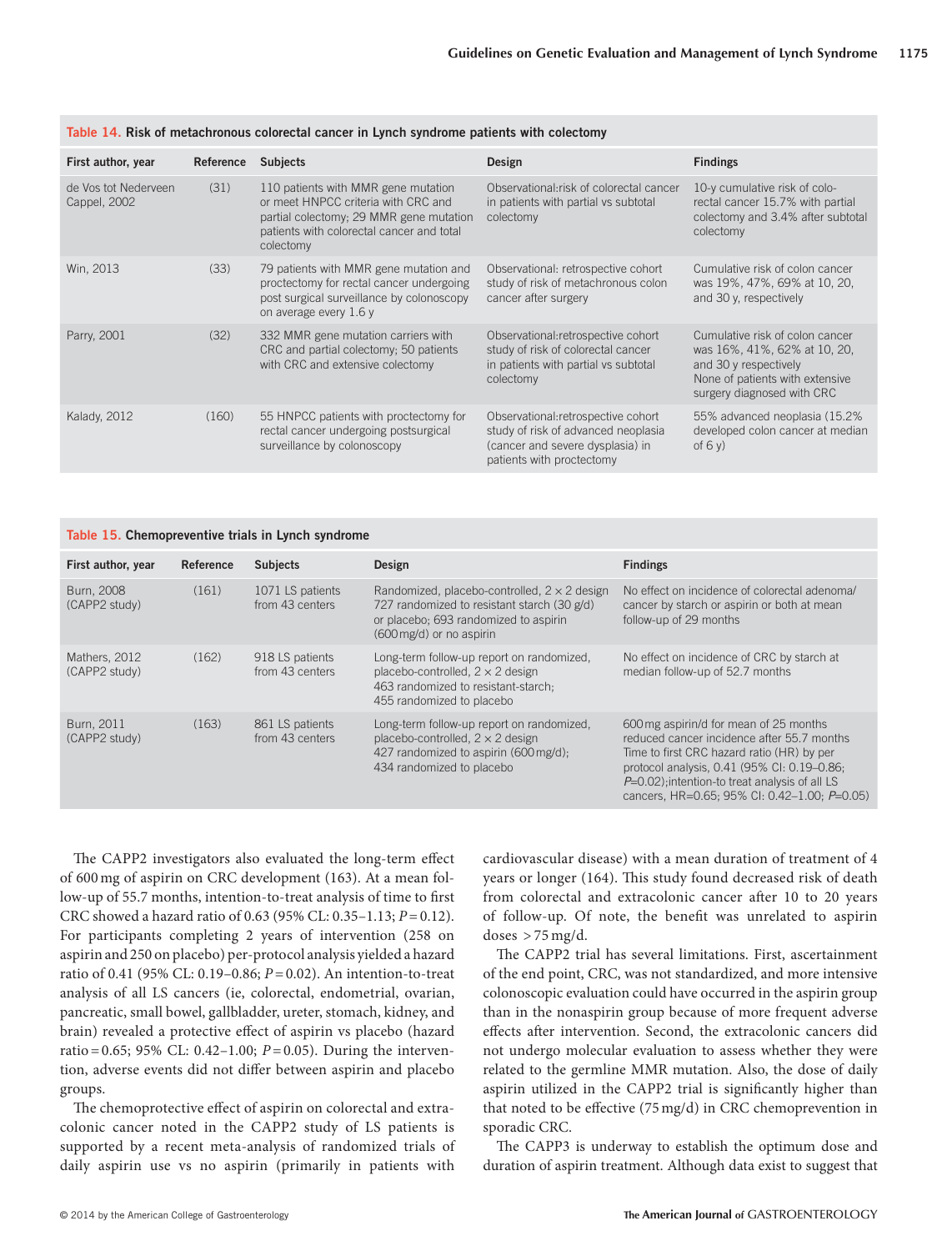aspirin can decrease the risk of colorectal and extracolonic cancer in LS, currently the evidence is not sufficiently robust or mature to make a recommendation for its standard use (164).

# *Guideline*

 Growing but not conclusive evidence exists that use of aspirin is beneficial in preventing cancer in LS patients. Treatment of an individual patient with aspirin is a consideration after discussion of patient-specific risks, benefits, and uncertainties of treatment is conducted (Table 12). The strength of evidence for this guideline is evidence obtained from at least 1 randomized controlled trial — level I and GRADE moderatequality evidence. This approach is endorsed by the Mallorca group  $(138)$  and the NCCN  $(122)$ .

### **CONFLICT OF INTEREST**

These authors disclose the following: C. Richard Boland and Randall W. Burt are consultants for Myriad Genetic. Jason A. Dominitz received resources in support of this work from the VA Puget Sound Health Care System, Seattle, Washington. The views expressed in this article are those of the authors and do not necessarily represent the views of the Department of Veterans Affairs. David A. Johnson is a clinical investigator for EXACT Sciences, a consultant for Epigenomics, and on the advisory board for Given Imaging. Tonya Kaltenbach is a research grant recipient and consultant for Olympus American Inc. David A. Lieberman is on the advisory board for Given Imaging and Exact Sciences. Douglas J. Robertson is on the advisory board of Given Imaging. Sapna Syngal is an unpaid advisor/collaborator with Myriad genetics and a consultant for Archimedes, Inc. Douglas K. Rex is a consultant for Olympus America, Braintree Laboratories, Ferring Pharmaceuticals, Epigenomics, EXACT Sciences, Given Imaging, received research support from Olympus America; and is on the speaker's bureau for Olympus America and Boston Scientific. The remaining authors disclose no conflicts.

This guideline was reviewed and approved by governing boards of the American College of Gastroenterology, the American Gastroenterological Association, the American Society for Gastrointestinal Endoscopy, and the American Society of Colon and Rectal Surgeons.

#### **REFERENCES**

- 1. Siegel R, Naishadham D, Jemal A. Cancer statistics, 2013. CA Cancer J Clin 2013;63:11-30.
- 2. Platz EA, Willett WC, Colditz GA et al. Proportion of colorectal cancer risk that might be preventable in a cohort of middle-aged US men . Cancer Causes Control 2000;11:579-88.
- 3. Lichtenstein P, Holm NV, Verkasalo PK. Environmental and heritable factors in the causation of cancer — analysis of cohorts of twins from Sweden, Denmark, and Finland. N Engl J Med 2000;343:78-85.
- 4. Aaltonen LA, Salovaara R, Kristo P et al. Incidence of hereditary nonpolyposis colorectal cancer and the feasibility of molecular screening of the disease. N Engl J Med 1998;338:1481-7.
- 5. Barnetson RA, Tenesa A, Farrington SM *et al.* Identification and survival of carriers of mutations in DNA mismatch-repair genes in colon cancer . N Engl J Med 2006;354:2751-63.
- 6. Hampel H, Frankel WL, Martin E et al. Screening for the Lynch syndrome (hereditary nonpolyposis colorectal cancer. N Engl J Med 2005;352:  $1851 - 60.$
- 7. Pinol V, Castells A, Andreu M et al. Gastrointestinal Oncology Group of the Spanish Gastroenterology Association, accuracy of revised Bethesda guidelines, microsatellite instability, and immunohistochemistry for the identification of patients with hereditary nonpolyposis colorectal cancer. JAMA 2005;293:1986-94.
- 8. Salovaara R, Loukkola A, Kristo P et al. Population-based molecular detection of hereditary nonpolyposis colorectal cancer . J Clin Oncol 2000:182:193-200.
- Lynch HT, Shaw MW, Magnuson CW *et al.* Hereditary factors in cancer. Study of two large midwestern kindreds. Arch Intern Med 1966;117:  $206 - 12$
- 10. Fishel R, Lescoe MK, Rao MRS et al. The human mutator gene homolog *hMSH2* and its association with hereditary nonpolyposis colon cancer. Cell 1993:75:1027-38.
- 11. Leach FS, Nicolaides N, Papadopoulos N et al. Mutations of a MutS homolog in hereditary non-polyposis colorectal cancer. Cell 1993;75:  $1215 - 55$
- 12. Papadopoulos N, Nicolaides NC, Wei Y-F et al. Mutation of a mutL homolog in hereditary colon cancer. Science 1994;263:1625-9.
- 13 . Bronner CE , Baker SM , Morrison PT *et al.* Mutations in the DNA mismatch repair gene homologue *hMLH1* is associated with hereditary nonpolyposis colon cancer. Nature 1994;368:258-61.
- 14. National Cancer Institute. Levels of evidence for cancer genetic studies (PDQ) . 2012 ; Available at: http://www.cancer.gov/cancertopics/pdq/ levels-evidence-genetics; Accessed November 1, 2013.
- 15. Guyatt GH, Oxman AD, Vist GE et al. GRADE: an emerging consensus on rating quality of evidence and strength of recommendations . BMJ 2008 ; 336 : 924 – 6 .
- 16. Boland CR, Troncale FJ. Familial colonic cancer without antecedent polyposis. Ann Intern Med 1984;100:700-1.
- 17. Bonadona V, Bonaïti B, Olschwang S et al. Cancer risks associated with germline mutations in *MLH1*, *MSH2*, and *MSH6* genes in Lynch syndrome. IAMA 2011;30:2304-10.
- 18. Dunlap MG, Farrington SM, Carothers AD et al. Cancer risk associated with germline DNA mismatch repair gene mutations . Hum Mol Genet 1997;6:105-10.
- 19. Quehenberger F, Vasen HF, van Houwelingen HC. Risk of colorectal and endometrial cancer for carriers of mutations of the *hMLH1* and *hMSH2* gene: correction for ascertainment. J Med Genet 2005;42:491-6.
- 20. Jenkins MA, Baglietto L, Dowty JG et al. Cancer risks for mismatch repair gene mutation carriers: a population-based early onset care-family study . Clin Gastroenterol Hepatol 2006;4:489-98.
- 21. Alarcon F, Lasset C, Carayol J et al. Estimating cancer risk in HNPCC by the BRL method. Eur J Hum Genet 2007;15:831-6.
- 22. Baglietto L, Lindor NM, Dowty JG et al. Risks of Lynch syndrome cancers for *MSH6* mutation carriers. J Natl Cancer Inst 2010;102:193-201.
- 23. Choi YH, Cotterchio M, McKeown-Eyssen G et al. Penetrance of colorectal cancer among *MLH1/MSH2* carriers participating in the colorectal cancer familial registry in Ontario. Hered Cancer Clin Pract 2009;7:14.
- 24. Hendriks YM, Wagner A, Morreau H et al. Cancer risk in hereditary nonpolyposis colorectal cancer due to MSH6 mutations: impact on counseling and surveillance. Gastroenterology 2004;127:17-25.
- 25. Senter L, Clendenning M, Sotamaa K et al. The clinical phenotype of Lynch syndrome due to germ-line *PMS2* mutations . Gastroenterology 2008;135:419-28.
- 26. Hampel H, Frankel WL, Martin E et al. Feasibility of screening for Lynch syndrome among patients with colorectal cancer . J Clin Oncol 2008;26:5783-8.
- 27. Vasen HR. Clinical description of the Lynch syndrome [hereditary nonpolyposis colorectal cancer (HNPCC)]. Fam Cancer 2005;4:219-25.
- 28. Hampel H, Stephens JA, Pukkala E et al. Cancer risk in hereditary nonpolyposis colorectal cancer syndrome: later age of onset. Gastroenterology 2005;129:415-21.
- 29. Howlader N, Noone AM, Krapcho M et al., (eds. SEER Cancer Statistics Review, 1975 – 2009 (Vintage 2009 Populations). Bethesda, MD: National Cancer Institute. Available at: http://seer.cancer.gov/csr/1975\_2009\_ pops09/Accessed November 1, 2013..
- 30 . Lynch HT , Smyrk TC , Watson P *et al.* Genetics, natural history, tumor spectrum, and pathology of hereditary nonpolyposis colorectal cancer: an update review. Gastroenterology 1993;104:1535-49.
- 31. de Vos tot Nederveen Cappel WH, Nagengast FM, Griffioen G et al. Survellance for hereditary nonpolyposis colorectal cancer: a long-term study of 114 families. Dis Colon Rectum 2002;45:1588-94.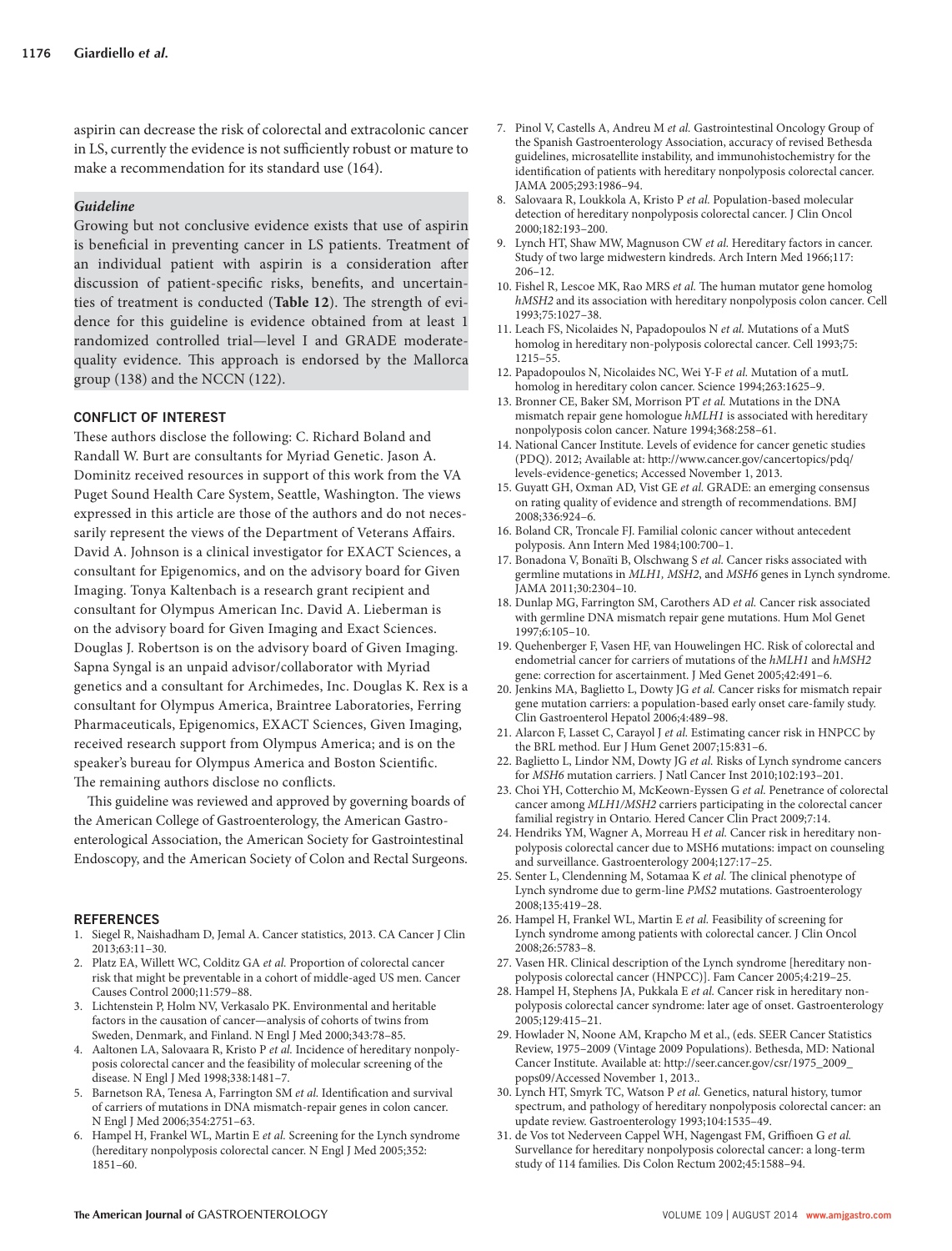- 32. Parry S, Win AK, Parry B et al. Metachronous colorectal cancer risk for mismatch repair gene mutation carriers: the advantage of more extensive colon surgery. Gut 2011;60:950-7.
- 33. Win AK, Parry S, Parry B et al. Risk of metachronous colon cancer following surgery for rectal cancer in mismatch repair gene mutation carriers . Ann Surg Oncol 2013;20:1829-36.
- 34. Edelstein DL, Axilbund JE, Baxter M et al. Rapid development of colorectal neoplasia in patients with Lynch syndrome . Clin Gastroenterol Hepatol 2011:9:340-3.
- 35 . Jass JR , Stewart SM , Stewart J *et al.* Hereditary nonpolyposis colorectal cancer-morphologies, genes and mutations. Mut Res 1994;310:125-33.
- 36. Jenkins MA, Hayashi S, O'Shea AM et al. Pathology features in Bethesda guidelines predict colorectal cancer microsatellite instability: a population based study. Gastroenterology 2007;133:48-56.
- 37. Peltomaki P, Offerhaus GJA, Vasen HFA. Lynch syndrome. in: F.T. Bosman, F. Carneiro, R.H. Hruban (Eds.), WHO classification of tumors of the digestive system. Stylus Publishing, Sterling, VA, 2010, pp. 152-5.
- 38. Gryfe R, Kim H, Hsieh ETK et al. Tumor microsatellite instability and clinical outcome in young patients with colorectal cancer . N Engl J Med 2000:342:69-77.
- 39. Aarnio M, Sankila R, Pukkala E et al. Cancer risk in mutation carriers of DNA-mismatch-repair genes. Int J Cancer 1999;81:214-8.
- 40. Vasen HR, Stormorken A, Menko FH et al. *MSH2* mutation carriers are a higher risk for cancer than *MLH1* mutation carriers: a study of hereditary nonpolyposis colorectal cancer families. J Clin Oncol 2001;19:4074-80.
- 41 . Ponti G , Losi L , Pedroni M *et al.* Value of *MLH1* and *MSH2* mutations in the appearance of Muir-Torre syndrome phenotype in HNPCC patients presenting sebaceous gland tumors or kertoacanthomas . J Invest Dermatol 2006;126:2302-7
- 42. South CD, Hampel H, Comeras I et al. The frequency of Muir-Torre syndrome among Lynch syndrome families. J Natl Cancer Inst 2008;100:  $277 - 81$ .
- 43. Watson P, Burzow R, Lynch HT et al. The clinical features of ovarian cancer in hereditary nonpolyposis colorectal cancer. Gynecol Oncol 2001;82:  $223 - 8.$
- 44. Barrow E, Robinson L, Alduaij W et al. Cumulative lifetime incidence of extracolonic cancers in Lynch syndrome: a report of 121 families with proven mutations. Clin Genet 2009;75:141-9.
- 45. Aarnio M, Salovaara R, Aaltonen LA et al. Features of gastric cancer in hereditary non-polyposis colorectal cancer. Int J Cancer 1997;74:551-5.
- 46. Watson P, Vasen HF, Mecklin JP et al. The risk of extra-colonic, extraendometrial cancer in Lynch syndrome. Int J Cancer 2008;123:444-9.
- 47. Capelle LG, Van Grieken NC, Lingsma HF et al. Risk and epidemiological time trends of gastric cancer in Lynch syndrome carriers in the Netherlands. Gastroenterology 2010;138:487-92.
- 48. Engel C, Loeffler M, Steinke V *et al.* Risks of less common cancers in proven mutation carriers with lynch syndrome. J Clin Oncol 2012;30:4409-15.
- 49 . van der Post RS , Kiemeney LA , Ligtenberg MJ *et al.* Risk of urothelial bladder cancer in Lynch syndrome is increased, in particular among *MSH2* mutation carriers. J Med Genet 2010;47:464-70.
- 50. Kastrinos F, Stoffel EM, Balmana J et al. Phenotype comparison of MLH1 *and MSH2* mutation carriers in a cohort of 1914 individuals undergoing clinical genetic testing in the United States . Cancer Epidemiol Biomarkers Prev 2008;17:2044-51.
- 51. Win AK, Young JP, Lindor NM. Colorectal and other cancer risks for carriers and noncarriers from families with a DNA mismatch repair gene mutation: a prospective cohort study. J Clin Oncol 2012;30:958-64.
- 52 . Axilbund JE , Klein AP , Bacon JA *et al.* Risk of pancreatic cancer in hereditary nonpolyposis colorectal cancer. Insight Meeting, Dusseldorf, Germany, June 24-27 2009.
- 53. Grindedal EM, Moller P, Eeles R et al. Germ-line mutations in mismatch repair genes associated with prostate cancer . Cancer Epidemiol Biomarkers Prev 2009;18:2460-7.
- 54. Kastrinos F, Mukherjee B, Tayob N et al. Risk of pancreatic cancer in families with Lynch syndrome. JAMA 302;2009:1790-175.
- 55. Muller A, Edmonston TB, Corao DA et al. Exclusion of breast cancer as an integral tumor of hereditary nonpolyposis colorectal cancer . Cancer Res 2002 ; 62 : 1014 – 9 .
- 56. Vasen HF, Morreau H, Nortier JW. Is breast cancer part of the tumor spectrum of hereditary nonpolyposis colorectal cancer? Am J Hum Genet  $2001.68.1533 - 5$
- 57 . Walsh MD , Buchanan DD , Cummings MC *et al.* Lynch syndrome-associated breast cancers: clinicopathologic characteristics of a case series from the colon cancer family registry. Clin Cancer Res 2010;16:2214-24.
- 58. Buerki N, Gautier L, Kovac M et al. Evidence for breast cancer as an integral part of Lynch syndrome. Genes Chromosomes Cancer 2012;51:83-91.
- 59. Raymond VM, Mukherjee B, Wang F et al. Elevated risk of prostate cancer among men with Lynch syndrome. J Clin Oncol 2013;31:1713-8.
- 60. Gruber SB.. Cancer genetics: lesions from colorectal cancer. in: D.P. Kelsen, J.M. Daly, S.E. Kern (Eds.), Gastrointestinal oncology: principles and practice. Lippincott William and Wilkins, Philadelphia, PA, 2002, pp. 1635-1639.
- 61. Teruya-Feldstein J, Greene J, Cohen L et al. Analysis of mismatch repair defects in the familial occurrence of lymphoma and colorectal cancer. Leuk Lymphoma 2002;43:1619-26.
- 62. Nilbert M, Therkildsen C, Nissen A et al. Sarcomas associated with hereditary nonpolyposis colorectal cancer: broad anatomical and morphologic spectrum. Fam Cancer 2009;8:209-13.
- 63. Trimbath JD, Petersen GM, Erdman SH et al. Cafe-au-lait spots and early onset colorectal neoplasia: a variant of HNPCC? Fam Cancer 2001;1:101-5.
- 64. Durno CA, Holter S, Sherman PM et al. The gastrointestinal phenotype of germline biallelic mismatch repair gene mutations . Am J Gastroenterol 2010;105:2449-56.
- 65. Vasen HFA, Mecklin JP, Meera Khan P et al. The International Collaborative Group on Hereditary Non-Polyposis Colorectal Cancer. Dis Colon Rect  $1991:34.424-5$
- 66. Vasen HFA, Watson P, Mecklin JP et al. New criteria for hereditary non-polyposis colorectal cancer (HNPCC, Lynch syndrome) proposed by the International Collaborative Group on HNPCC (ICG-HNPCC) . Gastroenterology 1999;116:1453-6.
- 67 . Umar A , Boland CR , Terdiman JP *et al.* Revised Bethesda Guidelines for hereditary polyposis colorectal cancer (Lynch syndrome) and microsatellite instability. J Natl Cancer Inst 2004;96:261-8.
- 68. Mensenkamp AR, Vogelaar IP, van Zelst-Stams WAG et al. Somatic mutations in MLH1 and MSH2 are a frequent cause of mismatch-repair deficiency in Lynch syndrome-like tumors. Gastroenterology 2014;146:  $643 - 6.$
- 69. Lindor NM, Rabe K, Petersen GM et al. Lower cancer incidence in Amsterdam-I criteria families without mismatch repair deficiency: familial colorectal cancer type X. JAMA 2005;293:1979-85.
- 70. Mueller-Koch Y, Vogelsang H, Koop R et al. Hereditary nonpolyposis colorectal cancer: Clinical and molecular evidence for a new entity of hereditary colorectal cancer. Gut 2005;54:1733-40.
- 71. Lior X, Pons E, Xicola RM et al. Differential features of colorectal cancers fulfilling Amsterdam criteria without involvement of the mutator pathway. Clin Cancer Res 2005;11:7304-10.
- 72. Valle L, Perea J, Carbonell P et al. Clinicopathologic and pedigree differences in Amsterdam I-positive hereditary nonpolyposis colorectal cancer families according to tumor microsatellite instability status . J Clin Oncol 2007;25:781-6.
- 73. Lynch HT, Lynch PM, Pester J et al. The cancer family syndrome. Rare cutaneous phenotypic linkage of Torre's syndrome . Arch Intern Med 1981;141:607-11.
- 74. Entius MM, Keller JJ, Drillenburg P et al. Microsatellite instability and expression of hMLH-1 and hMSH-2 in sebaceous gland carcinomas as markers for Muir-Torre syndrome. Clin Cancer Res 2000;6:1784-9.
- 75. Hamilton SR, Liu B, Parsons RE *et al.* The molecular basis of Turcot's syndrome. N Engl J Med 1995;332:839-47.
- 76 . Bronner CE , Baker SM , Morrison PT *et al.* Mutations in the DNA mismatch repair gene homologue *hMLH1* is associated with hereditary nonpolyposis colon cancer. Nature 1994;368:258-61.
- 77. Nicolaides NC, Papadopoulos N, Liu B et al. Mutations of two PMS homologues in hereditary nonpolyposis colon cancer. Nature 1994;371:75-80.
- 78. Akiyama Y, Sato H, Yamada T et al. Germ-line mutations of  $hMSH6/GTBP$ gene in an atypical hereditary nonpolyposis colorectal cancer kindred. Cancer Res 1997:57:3920-3.
- 79. Miyaki M, Konishi M, Tanaka K et al. Germline mutation of the  $hMSH6$ gene as the cause of hereditary nonpolyposis colorectal cancer . Nat Genet  $1997:17:271-2.$
- 80. Kovacs ME, Papp J, Szentirmay Z et al. Deletions removing the last exon of TACSTD1 constitute a distinct class of mutations predisposing to Lynch syndrome. Hum Mutat 2009;30:197-203.
- 81. Lynch HT, Riegert-Johnson DL, Snyder C et al. Lynch syndrome-associated extracolonic tumors are rare in two extended families with the same EPCAM deletion. Am J Gastroenterol 2011;106:1829-36.
- 82. Kempers MJ, Kuiper RP, Ockeloen CW et al. Risk of colorectal and endometrial cancers in EPCAM deletion-positive Lynch syndrome: a cohort study. Lancet Oncol 2011;12:49-55.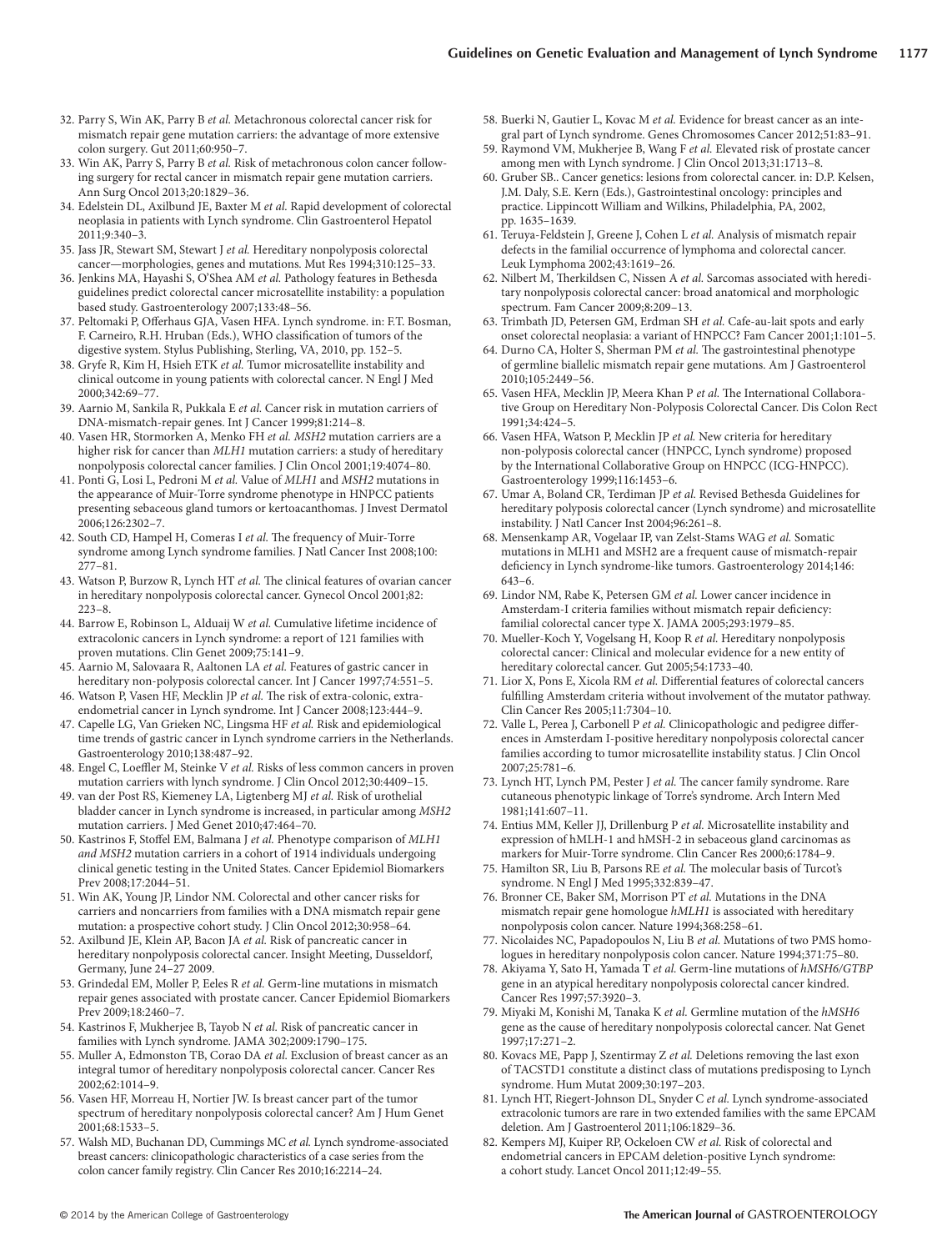- 83. Rustgi AK. The genetics of hereditary colon cancer. Genes Dev 2007;21:  $2525 - 38$ .
- 84. Vaughn CP, Robles J, Swensen JJ et al. Clinical analysis of PMS2: mutation detection and avoidance of pseudogenes. Hum Mutat 2010;31:588-93.
- 85. Borràs E, Pineda M, Cadiñanos J et al. Refining the role of pms2 in Lynch syndrome: germline mutational analysis improved by comprehensive assessment of variants. J Med Genet 2013;50:552-63
- 86. Hitchins MP, Ward RL. Constitutional (germline) MLH1 epimutation as an aetiological mechanism for hereditary non-polyposis colorectal cancer. J Med Genet 2009;46:793-802.
- 87. Aaltonen LA, Peltomaki P, Leach FS et al. Clues to the pathogenesis of familial colorectal cancer. Science 1993;260:812-6.
- 88. Boland CR, Thibodeau SN, Hamilton SR et al. A National Cancer Institute Workshop of microsatellite instability for cancer detection and familial predisposition: development of international criteria for the determination of microsatellite instability in colorectal cancer. Cancer Res 1998;58:5248-57.
- 89. Wu Y, Berends MJ, Mensink RG et al. Association of hereditary nonpolyposis colorectal cancer-related tumors displaying low microsatellite instability with *MSH6* germline mutations. Am J Hum Genet 1999;65:1291-8.
- 90. Haugen AC, Goel A, Yamada K et al. Genetic instability caused by loss of MutS homologue 3 in human colorectal cancer. Cancer Res 2008;68: 8465-72
- 91. Lee SY, Chung H, Devaraj B et al. Microsatellite alterations at selected tetranucleotide repeats are associated with morphologies of colorectal neoplasias. Gastroenterology 2010;139:1519-25.
- 92. Hienonen T, Laiho P, Salovaara R et al. Little evidence for involvement of MLH3 in colorectal cancer predisposition. Int J Cancer 2003;106:292-6.
- 93. Liu HX, Zhou XL, Liu T et al. The role of hMLH3 in familial colorectal cancer. Cancer Res 2003;63:1894-9.
- 94. Lindor NM, Burgart LJ, Leontovich O et al. Immunohistochemistry versus microsatellite instability testing in phenotyping colorectal tumors . J Clin Oncol 2002;20:1043-8.
- 95. Cunningham JM, Kim CY, Christensen ER et al. The frequency of hereditary defective mismatch repair in a prospective series of unselected colorectal cancers. Am J Hum Genet 2001;68:795-801.
- 96. Deng G, Bell I, Crawley S et al. BRAF mutation is frequently present in sporadic colorectal cancer with methylated *hMLH1* , but not in hereditary nonpolyposis colorectal cancer. Clin Cancer Res 2004;10:191-5.
- 97. Domingo E, Niessen RC, Oliveria C et al. BRAF-V600E is not involved in the colorectal tumorigenesis of HNPCC in patients with functional *MLH1* and *MSH2* genes. Oncogene 2005;24:3995-8.
- 98. Nakagawa H, Nagasake T, Culling HM et al. Efficient molecular screening of Lynch syndrome by specific 3 promoter methylation of the MLH1 or *BRAF* mutation in colorectal cancer with high-frequency microsatellite instability. Oncol Rep 2009;21:1577-83.
- Balmaña J, Balaguer F, Castellvi ´-Bel S et al. Gastrointestinal Oncology Group of the Spanish Gastroenterological Association, comparison of predictive models, clinical criteria and molecular tumour screening for the identification of patients with Lynch syndrome in a population-based cohort of colorectal cancer patients. J Med Genet 2008;45:557-63.
- 100. Green RC, Parfrey PS, Woods MO et al. Prediction of Lynch syndrome in consecutive patients with colorectal cancer . J Natl Cancer Inst 2009:101:331-40.
- 101. Kastrinos F, Allen JI, Stockwell DH et al. Development and validation of a colon cancer risk assessment tool for patients undergoing colonoscopy . Am J Gastroenterol 2009;104:1508-18.
- 102. Monzon JG, Cremin C, Armstrong L et al. Validation of predictive models for germline mutations in DNA mismatch repair genes in colorectal cancer. Int J Cancer 2010;126:930-9.
- 103. Boland CR, Shike M. Report from the Jerusalem Workshop on Lynch syndrome-hereditary nonpolyposis colorectal cancer. Gastroenterology 2010:138:2197-201.
- 104. Barnetson RA, Tenesa A, Farrington SM et al. Identification and survival of carriers of mutations in DNA mismatch-repairs genes in colon cancer . N Engl J Med 2006;354:2751-63.
- 105. Kastrinos F, Steyerberg EW, Mercado R et al. The PREMM(1,2,6) model predicts risk of *MLH1, MSH2* , and *MSH6* germline mutations based on cancer history. Gastroenterology 2011, 14073-81.
- 106. Dinh TA, Rosner BI, Atwood JC et al. Health benefits and cost-effectiveness of primary genetic screening for Lynch syndrome in the general population. Cancer Prev Res 2010;4:9-22.
- 107. Palomaki GE, McClain MR, Melillo S et al. EGAPP supplementary evidence review: DNA testing strategies aimed at reducing morbidity and mortality from Lynch syndrome. Genet Med 2009, 1142-65.
- 108. Kastrinos F, Steyerberg EW, Balmaña J et al. Comparison of the clinical prediction model PREMM(1,2,6) and molecular testing for the systematic identification of Lynch syndrome in colorectal cancer. Gut 2013;62:272-9.
- 109. Juli C, Trésallet C, Brouquet A et al. Identification in daily practice of patients with Lynch syndrome (hereditary nonpolyposis colorectal cancer): revised Bethesda guidelines-based approach versus molecular screening. Am J Gastroenterol 2008;103:2825-35.
- 110. van Lier MG, Leenen CH, Wagner A et al. Yield of routine molecular analyses in colorectal cancer patients ≤70 years to detect underlying Lynch syndrome. J Pathol 2012;226:764-74.
- 111. Pérez-Carbonell L, Ruiz-Ponte C, Guarinos C et al. Comparison between universal molecular screening for Lynch syndrome and revised Bethesda guidelines in a large population-based cohort of patients with colorectal cancer. Gut 2012;61:865-72.
- 112. Moreira L, Balaguer F, Lindor N et al. Identification of Lynch syndrome among patients with colorectal cancer. JAMA 2012;308:1555-65.
- 113 . Evaluation of Genomic Applications in Practice and Prevention (EGAPP) Working Group. Recommendations from the EGAPP Working Group: genetic testing strategies in newly diagnosed individuals with colorectal cancer aimed at reducing morbidity and mortality for Lynch syndrome in relatives. Genet Med 2009;11:35-41.
- 114. Ladabaum U, Wang G, Terdiman J et al. Strategies to identify the Lynch syndrome among patients with colorectal cancer: a cost-effectiveness analysis. Ann Intern Med 2011;155:69-79.
- 115. Palomaki GE, McClain MR, Melillo S et al. EGAPP supplementary evidence review: DNA testing strategies aimed at reducing morbidity and mortality for Lynch syndrome. Genet Med 2009;11:42-65.
- 116. Mvundura M, Grosse SD, Hampel H et al. The cost-effectiveness of genetic testing strategies for Lynch syndrome among newly diagnosed patients with colorectal cancer. Genet Med 2010;12:93-104.
- 117. Heald B, Plesec T, Liu X et al. Implementation of universal microsatellite instability and immunohistochemistry screening for diagnosing lynch syndrome in a large academic medical center. J Clin Oncol 2013;31: 1336-40.
- 118. Stoffel EM, Chitenden A. Genetic testing for hereditary colorectal cancer: challenges in identifying, counseling, and managing high-risk patients . Gastroenterology 2010;139:1436-41.
- 119 . American Gastroenterological Association Medical Position Statement: hereditary colorectal cancer and genetic testing. Gastroenterology 2001;121:195-7.
- 120. Giardiello FM, Brensinger JD, Petersen GM. AGA technical review on hereditary colorectal cancer and genetic testing. Gastroenterology 2001:121:198-213.
- 121. Genetic testing for colon cancer: joint statement of the American College of Medical Genetics and American Society of Human Genetics. Joint Test and Technology Transfer Committee Working Group. Genet Med 2000;  $2.362 - 6$
- 122 . National Comprehensive Cancer Network . NCCN Clinical Practice Guidelines in Oncology: Colorectal Cancer Screening. Version 2.2012; http://www.nccn.org/professionals/physician\_gls/PDF/colorectal\_ screening.pdf. Accessed November 1, 2013.
- 123. Robson ME, Storm CD, Weitzel J et al. American Society of Clinical Oncology policy statement update: genetic and genomic testing for cancer susceptibility. J Clin Oncol 2010;28:893-901.
- 124 . Statement of the American Society of Clinical Oncology: genetic testing for cancer susceptibility. J Clin Oncol 1996;14:1730-40.
- 125. Holtzman NA. Promoting safe and effective genetic testing in the United States: work of the task force on genetic testing. Clin Chem 1999;45:732-8.
- 126 . National Advisory Council for Human Genome Research, Statement on use of DNA testing for presymptomatic identification of cancer risk. J Am Med Assoc 1994;271:785.
- 127. American College of Surgeons. Commission on Cancer; standard 2.3: risk assessment and genetic counseling. Available at: http://www.facs.org/ cancer/cocsource/2012/february.html#; Accessed November 1, 2013.
- 128. Trimbath JD, Giardiello FM. Genetic testing and counseling for hereditary colorectal cancer. Aliment Pharmacol Ther 2002;16:1843-57.
- 129. Järvinen HJ, Mecklin JP, Sistonen P. Screening reduces colorectal cancer rate in families with hereditary nonpolyposis colorectal cancer. Gastroenterology 1995;108:1405-11.
- 130. Järvinen HJ, Aarnio M, Mustonen H et al. Controlled 15-year trial on screening for colorectal cancer in families with hereditary nonpolyposis colorectal cancer. Gastroenterology 2000;118:829-34.
- 131. Järvinen HJ, Renkonen-Sinisalo L, Aktán-Collán K et al. Ten years after mutation testing for Lynch syndrome: cancer incidence and outcome in